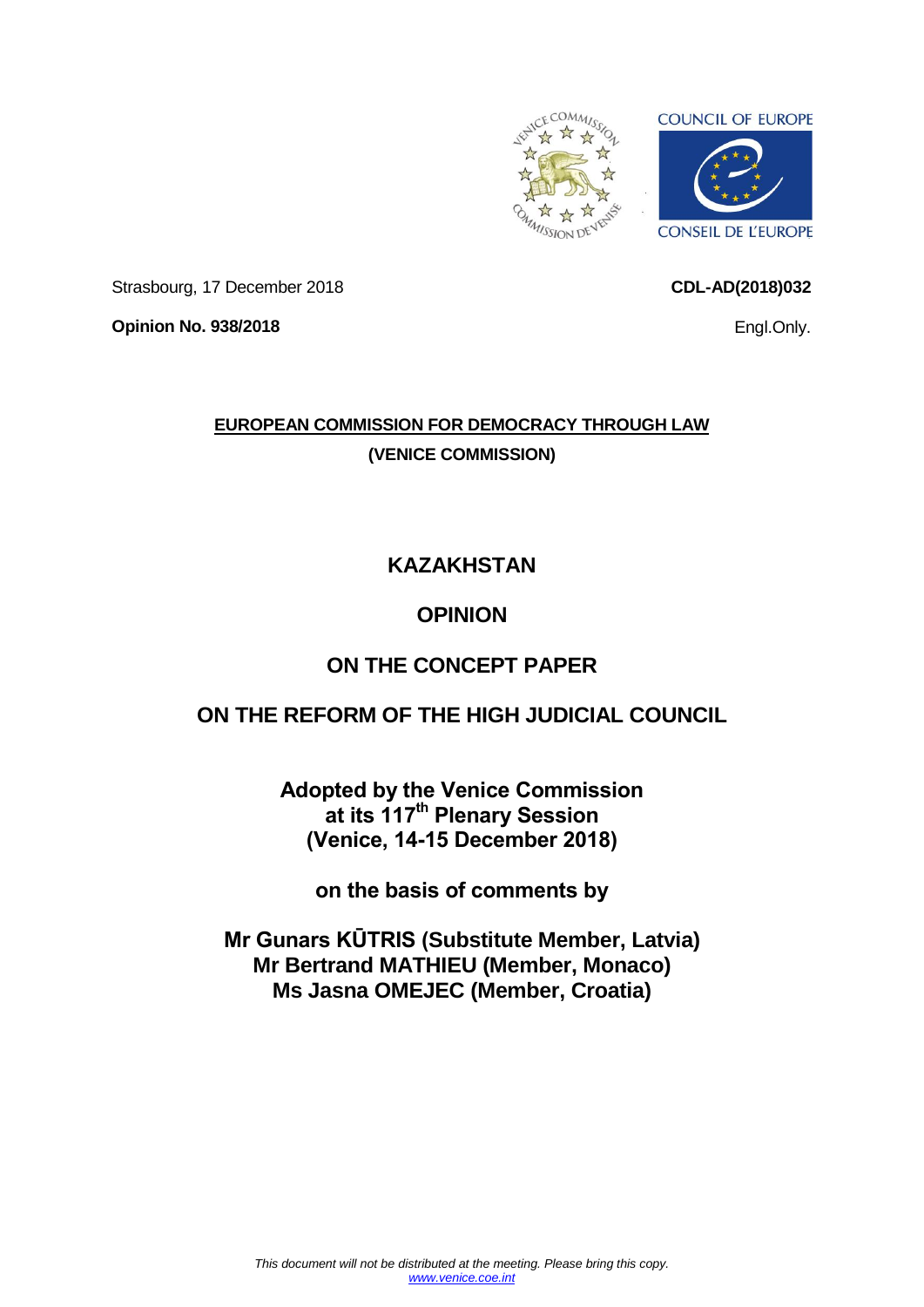# **A Table of Contents**

| Ш. |                                                                                   |    |
|----|-----------------------------------------------------------------------------------|----|
| Α. |                                                                                   |    |
| В. |                                                                                   |    |
|    | The role of the President of the Republic in the questions of judicial governance |    |
|    |                                                                                   |    |
|    | 2.                                                                                |    |
|    | 3.                                                                                |    |
| C. |                                                                                   |    |
|    | 1.                                                                                |    |
|    | 2.                                                                                |    |
|    | Opening access to mid-career positions within the judiciary to other legal<br>3.  |    |
|    |                                                                                   | 14 |
|    | 4.                                                                                |    |
|    | 5.                                                                                |    |
| Ш. |                                                                                   |    |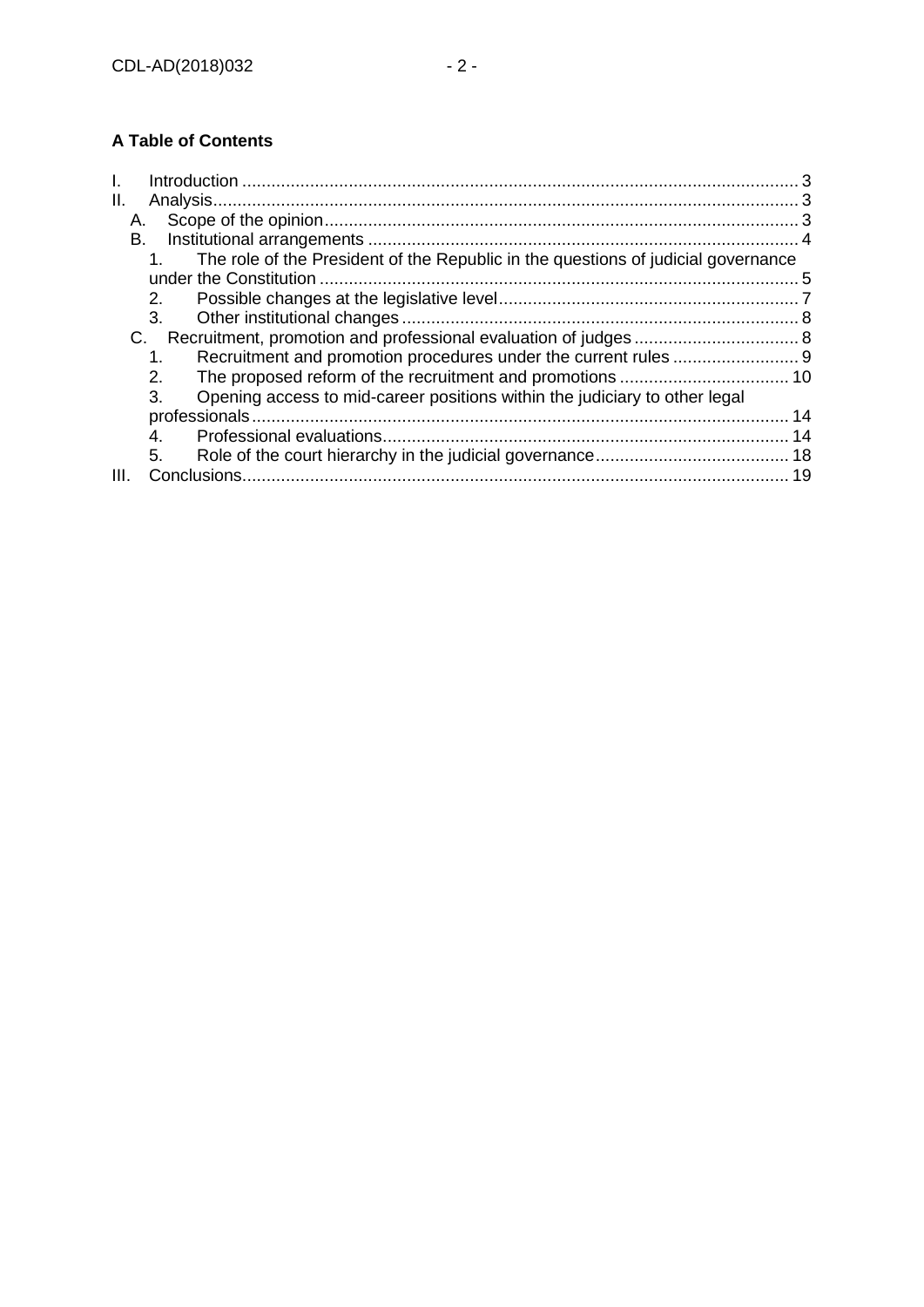#### <span id="page-2-0"></span>**I. Introduction**

1. By letter of 25 September 2018, Mr Talgat Donakov, the Chairman of the High Judicial Council of the Republic of Kazakhstan, requested an opinion from the Venice Commission on the Concept Paper on the reform of the High Judicial Council and of the system of selection, training and promotion of judges, hereinafter referred to as the Concept Paper (CDL-REF(2018)049).

2. On 15-16 November 2018 a delegation of the Venice Commission composed of Mr Gunars Kūtris, Mr Bertrand Mathieu, Ms Jasna Omejec, accompanied by Mr Grigory Dikov, legal officer at the Secretariat, visited Kazakhstan. The delegation met with the Deputy Head of the Presidential Administration, the Minister and Justice, the Prosecutor General, the President of the High Judicial Council (the HJC), the President of the Constitutional Council, presidents of parliamentary committees, deputies and senators, the president of the criminal chamber of the Supreme Court and other judges of the Supreme Court, NGOs, advocates and other stakeholders. The Venice Commission is grateful to the authorities of Kazakhstan for the preparation of the visit.

3. The English translation of the Concept Paper and of the laws in force was provided by the authorities of Kazakhstan. Inaccuracies may occur in this opinion as a result of incorrect translation.

4. The present opinion was prepared on the basis of the contributions of the rapporteurs and of the information provided by the interlocutors during the visit. It was adopted by the Venice Commission at its 117<sup>th</sup> Plenary Session (Venice, 14-15 December 2018).

## <span id="page-2-1"></span>**II. Analysis**

-

#### <span id="page-2-2"></span>**A. Scope of the opinion**

5. As stated in the preamble to the Concept Paper, the goal of the reform is to "increase the level of public trust to the judicial system, to ensure independence of judges, to introduce mechanisms for the selection of judges based on recognized international standards and best international practices, thereby to carry out selection of professional and dedicated judges". This is a very ambitious plan, and most of the proposals contained in the Concept Paper are intended to contribute to achieving these goals, which is commendable.

6. This opinion is limited to the material scope of the Concept Paper, which covers questions related to the judicial careers (training, recruitment, promotion of judges and discipline) and to the internal structure of the HJC. The opinion does not examine all the proposals contained in the Concept Paper, but only the most important and/or problematic ones. Observations formulated in this opinion should not be understood as putting in question the generally positive assessment of the overall direction of the reform.

7. While remaining within the material scope of the Concept Paper, the Venice Commission will also comment, where appropriate, on the broader legal framework. This framework includes the Constitution, the constitutional law "On the judicial system and the status of judges of the Republic of Kazakhstan" (see CDL-REF(2018)051, hereinafter "the constitutional law on the judicial system"), the law "On the High Judicial Council of the Republic of Kazakhstan" (see CDL-REF(2018)050, hereinafter "the Law on the HJC"), and the updated Regulations of the HJC of 2018 (see CDL-REF(2018)60). 1

 $1$  An overview of the organisation of the judiciary in Kazakhstan was made by a group of the Venice Commission experts in 2016; see the collection "Judicial Systems in Central Asia" (in Russian): <https://www.venice.coe.int/images/SITE%20IMAGES/Publications/CApublication.pdf>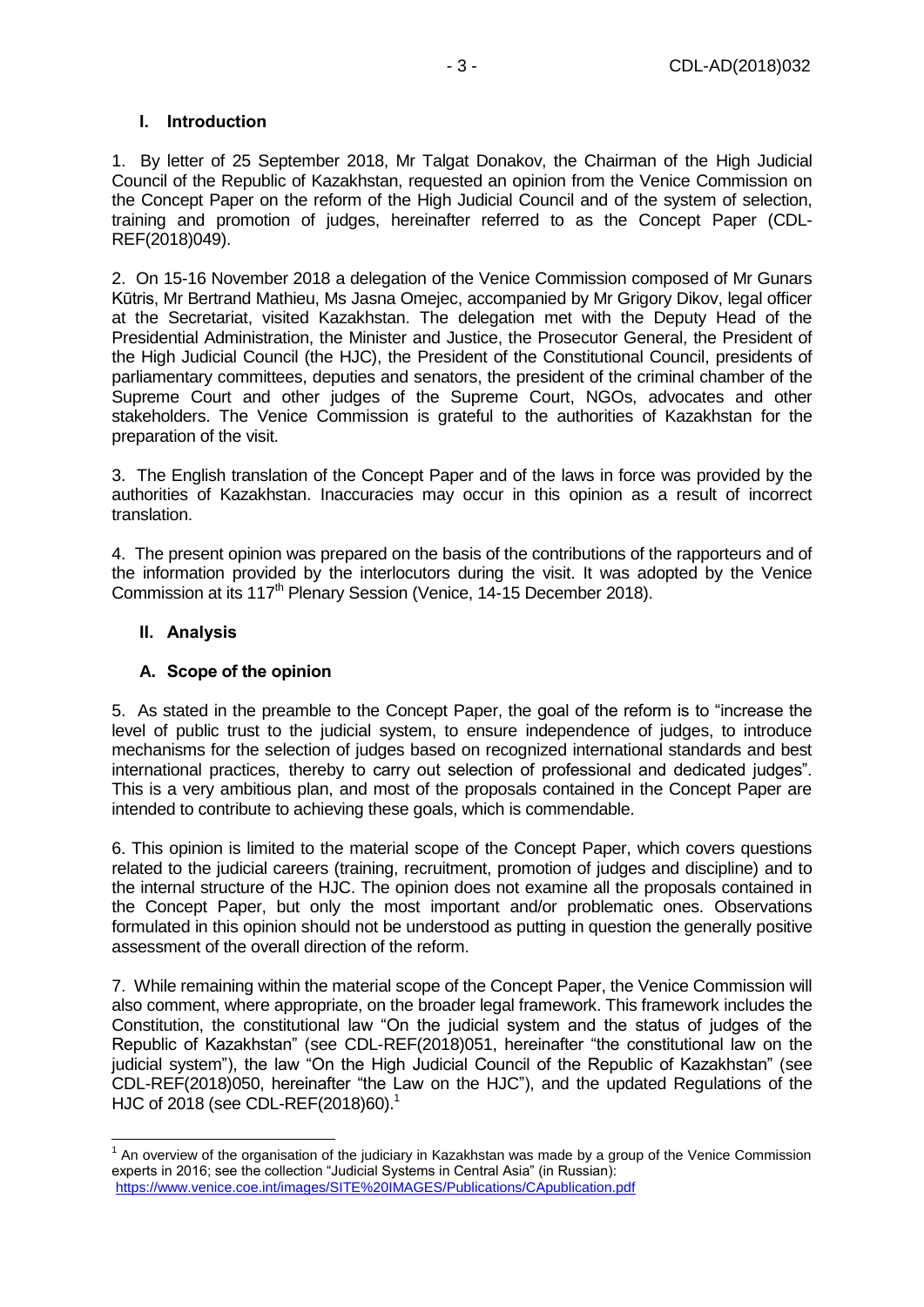8. That being said, this opinion is not a comprehensive evaluation of the system of judicial governance in Kazakhstan. The Venice Commission recalls that in 2011 it adopted, jointly with the OSCE/ODIHR, an opinion on the constitutional law on the judicial system and status of judges of Kazakhstan.<sup>2</sup> Most of the analysis contained in the 2011 opinion is still relevant, even though the Venice Commission notes with satisfaction that the Concept Paper implements some of the recommendations of the 2011 opinion.

9. The Concept Paper does not propose specific amendments to the existing laws. It contains a general outline of the reform, describes its goals and the main principles and ideas which will be implemented in future. Therefore, any critical or positive remark made in this opinion should be interpreted with this in mind: the Venice Commission is only analysing the overall direction of the reform, and not a specific legislative text. If the Concept Paper is ultimately transformed into a draft law, this law will require a separate examination.

10. Finally, the Venice Commission recalls that Kazakhstan is not a member State of the Council of Europe. Therefore, the "European standards" in this area do not have the same authority in Kazakhstan as they would have in a member State. However, as it has been repeatedly stressed during the meetings in Astana, the Kazakh authorities want to gradually move in the direction of the European model of judicial governance. The present opinion will therefore often refer to the European standards and best practices.

#### <span id="page-3-0"></span>**B. Institutional arrangements**

11. Articles 77 § 1 and 79 § 1 of the Constitution of Kazakhstan proclaim the principle of judicial independence. This is positive. However, it is not sufficient to proclaim that the judges are (or should be) independent. To ensure that a judge is truly independent it is necessary to assess a combination of factors, in particular conditions of his or her appointment, promotion, and dismissal. The Concept Paper makes a number of proposals in this area, mostly concerning the procedure of recruitment of new judges. But before looking at *how* the appointment decisions are made, it is necessary to examine *who* is taking those decisions.

12. The Concept Paper contains several proposals which aim at transferring some functions from the Supreme Court to the HJC. For example, the powers in the disciplinary field (see p. 5 (2) of the Concept Paper) will pass to the HJC. The HJC will form a "reserve list" of candidates for promotions.<sup>3</sup> Furthermore, the Concept Paper proposes to strip the presidents of the respective courts of their power to participate in the plenary meetings deciding on the promotion of judges and give their feedback on the candidates (see p. 5 (7)). This will increase the role of the HJC in the matters related to the judicial careers.

13. In the opinion of the Venice Commission, re-distribution of functions in this area may be envisaged. However, in order to be useful, it should be accompanied by changes in the status of the HJC itself, strengthening its independence. The Concept Paper contains several proposals which go in this direction. For example, it is proposed to expand the HJC by including more judges (who will henceforth be in the majority in the HJC), and more representatives of the legal community. These proposals are consonant with the European approach to the composition of the judicial councils. However, while those amendments are praiseworthy, they are not sufficient to achieve greater independence of the HJC. A more comprehensive reform is required. This reform may be conducted at two levels – constitutional and legislative. In the following section the Venice Commission explores both options; it is understood, however, that a constitutional reform may not be, for political reasons, a realistic option in the near future.

<sup>-</sup> $2$  CDL-AD(2011)012, Joint Opinion on the constitutional law on the judicial system and status of judges of Kazakhstan

<sup>3</sup> Being on a reserve list gives the candidate additional chances to be promoted.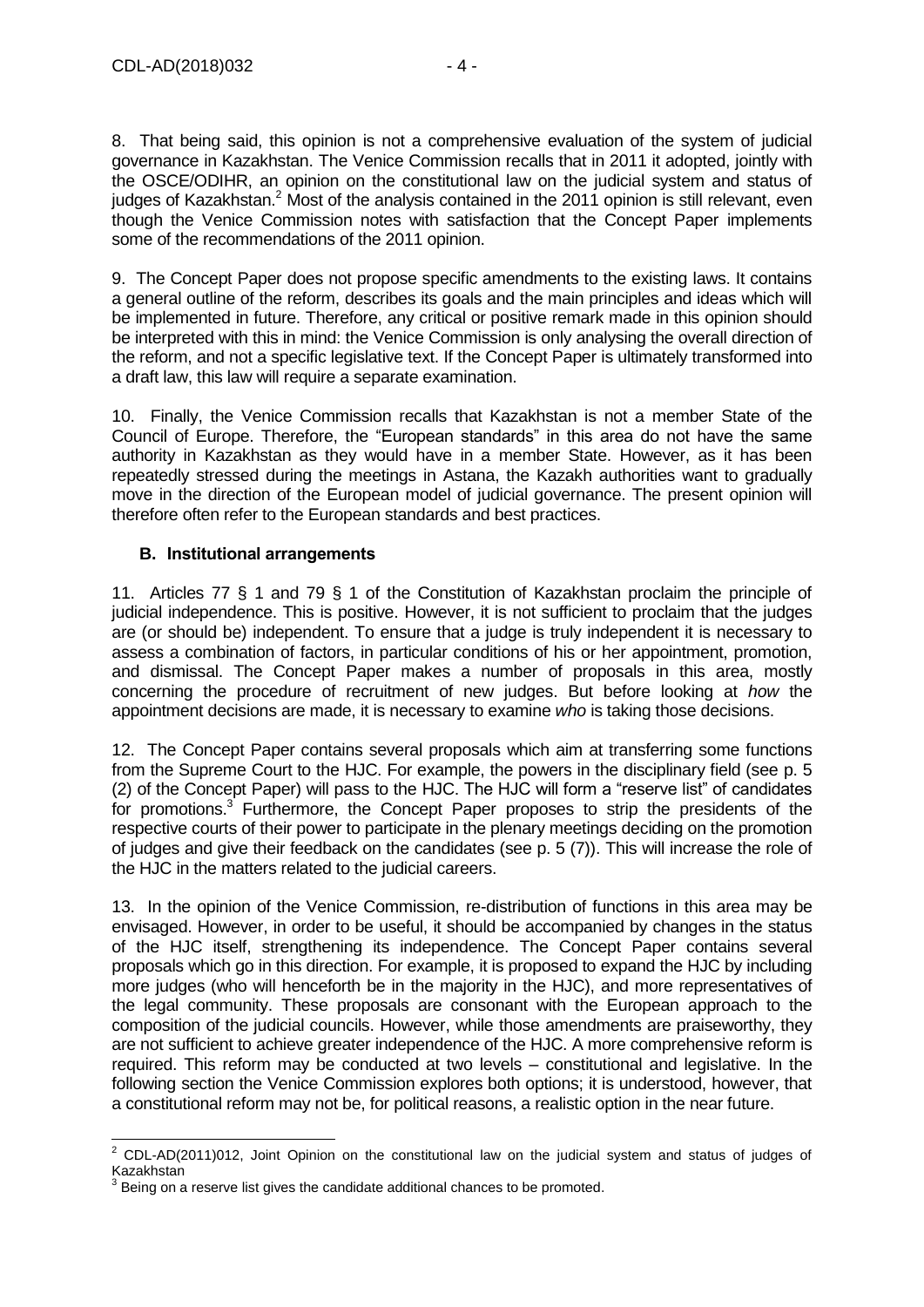#### <span id="page-4-0"></span>**1. The role of the President of the Republic in the questions of judicial governance under the Constitution**

a. The role of the President of the Republic in judicial appointment/dismissals

14. Under the Constitution, the President of the Republic plays a central role in the judicial appointments, promotions and discipline. Indeed, certain questions are decided in partnership with other constitutional bodies, such as the HJC, Parliament, or the Supreme Court. For example, as regards the appointment of the lower courts' judges, the President acts on the basis of a proposal by the HJC.

15. However, nothing suggests that the President of the Republic is *bound* by this proposal. The Venice Commission previously expressed preference for the President's powers in this field being essentially ceremonial.<sup>4</sup> As it was explained to the delegation of the Venice Commission in Astana, in practice the President always follows the recommendation of the HJC. That is positive, but it would be better if the limits to the President's veto power be circumscribed in the law. At the very least, the law might provide that the President should give reasons before rejecting a candidate proposed by the HJC.<sup>5</sup>

16. As regards the dismissal of judges, here again the President plays a crucial role. As regards ordinary judges, they are revoked by a presidential decree, on the basis of a decision of the Judicial Jury.<sup>6</sup> Again, it is not clear to what extent the President is bound by the opinion of the Judicial Jury in this respect. In the opinion of the Venice Commission, when it comes to the dismissals, the President should follow the proposal of the Judicial Jury,<sup>7</sup> and, in case of disagreement, should at least be required to state reasons for this. In addition, there should be an appeal against the decision by Judicial Jury to a court. $8$ 

b. The role of the President of the Republic vis-à-vis the HJC

17. Even more importantly, under the Constitution the President defines the composition and the number of members of the HJC. $9$  This puts the HJC in a position of subordination vis-à-vis the President. This subordination is further strengthened by Article 4.8 on the HJC Law which

<sup>————————————————————&</sup>lt;br><sup>4</sup> See, for example, CDL-AD(2013)034, Opinion on proposals amending the draft law on the amendments to the constitution to strengthen the independence of judges of Ukraine, § 16; see also CDL-AD(2013)010, Opinion on the Draft New Constitution of Iceland, § 137.<br><sup>5</sup> The Venice Commission has already may

The Venice Commission has already made this recommendation in CDL-AD(2011)012, Joint Opinion on the constitutional law on the judicial system and status of judges of Kazakhstan, § 35. See a similar recommendation given in respect of the powers of the President of Armenia in CDL-AD(2014)021, Opinion on the draft law on

introducing amendments and addenda to the judicial code of Armenia (term of Office of Court Presidents), § 35.<br><sup>6</sup> The Judicial Jury is a body composed of judges of different levels, which is dealing with disciplinary case professional evaluations of judges. The decision to remove a judge of the Supreme Court is taken by the President also with the approval of the Senate.

 $<sup>7</sup>$  The Concept Paper proposes to transfer disciplinary powers to the HJC, but this does not affect the conclusion</sup> about the role of the President of the Republic in this process.

<sup>8</sup> The need to have an appeal to an independent judicial instance becomes more important if the disciplinary functions, as provided by the Concept Paper, are transferred from the Judicial Jury to the HJC. As the Venice Commission held in CDL-AD(2007)028, Report on Judicial Appointments by the Venice Commission, § 25 "[…] a judicial council should have a decisive influence on the [...] promotion of judges and (maybe via a disciplinary board set up within the council) on disciplinary measures against them. An appeal against disciplinary measures to an independent court should be available."<br><sup>9</sup> Article 82.8 4 provides that the HJC "sholl as

Article 82 § 4 provides that the HJC "shall consist of the Chairperson and other persons who are appointed by the President of the Republic." According to Article 4.1 of the 2015 HJC Law, the HJC consists of two groups of members, both appointed by the President of the Republic. The first group consists of State officials sitting there *ex officio* (the President of the Supreme Court, the Prosecutor General, the Minister of Justice, the Minister for Civil Service Affairs, chairpersons of respective standing committees of the Senate and the Mazhilis). The second group consists of "other persons", such as legal scholars, lawyers, foreign experts, representatives of the Union of Judges, etc.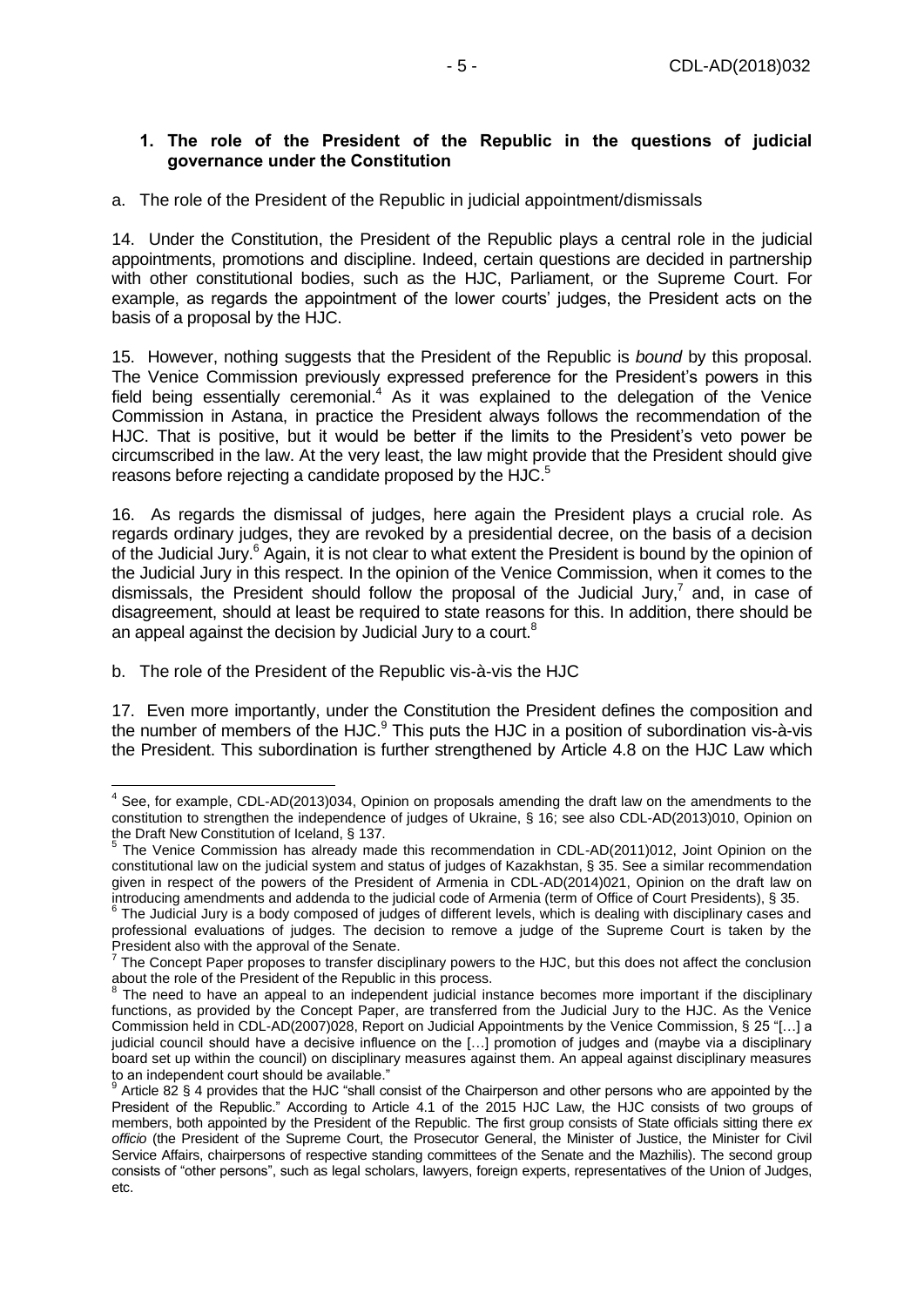prescribes that the members of the HJC are "independent and obey only the Constitution […], laws […], and *acts of the President of the Republic of Kazakhstan*." (italics added). It is not clear what sort of "acts" the law means, whether these are the acts *ad personam*, or only normative acts, and what those acts may regulate.

18. It was explained to the rapporteurs in Astana that until recently the HJC was just a department within the presidential administration. Following a reform it became a separate State institution, but the institutional links with the President remained very strong.<sup>10</sup>

19. In some European countries – for example, in France – judicial councils were originally largely subordinated to the President, and became more independent only gradually. Kazakhstan seems to follow this path, with the HJC being *autonomous* but not yet enjoying the same degree of *independence* as many of the European judicial councils.<sup>11</sup>

20. In most European countries judicial councils have a mixed membership: some members are elected by Parliament (sometimes by a qualified majority), others are elected by the judges, and others are appointed by the President or sit there *ex officio*. The Venice Commission always insisted on the independence of this body, and on its pluralist composition.<sup>12</sup> The baseline is that a substantial proportion of the members of the judicial council should be judges elected by their peers<sup>13</sup> and that Parliament should be able to appoint a certain number of members (the latter guaranteeing democratic legitimacy of this body).

21. The Law on the HJC (Article 4 p. 2) provides that judges and retired judges elected by the Plenary Supreme Court should compose at least half of the composition of the HJC. The Concept Paper proposes to go further and provide that the judges should represent a majority of the members (p. 6 (1) of the Concept Paper). In a country where judicial independence is not deeply rooted, such increase of the proportion of judicial members is justified, but the election of the judicial members by a general assembly of all judges (and not only of the Supreme Court judges) would be a better option. However, the overall composition of the HJC is not described in the Constitution. And under the law the judicial members are still appointed by the President, even if the candidates are proposed by the Plenary Supreme Court.

22. In addition, the Constitution does not define precisely the *number* of members of the HJC. Accordingly, the 2015 HJC Law does not prescribe either the number of HJC members or their qualifications. As follows from the English and Russian translation of the 2015 HJC Law, the President has unfettered right to appoint additional members to the HJC from the ranks of legal scholars, advocates, foreign experts, etc. So, it seems that the appointment of the HJC members from the second group (non-judicial members) falls within the President's discretionary power, and their number may vary from one composition of the HJC to another. In the opinion of the Venice Commission, it is quite unusual for a constitutional body to exist without the number of its members being clearly fixed (or at least without having a clear method of defining this number). The very idea of an "institution" implies that its composition is defined either in the law or in the Constitution, and is not left to the discretion of one person, even if this

<sup>-</sup> $10$  The subordination of the HJC to the President of the Republic is confirmed by Article 1 of the 2015 HJC law which defines the HJC as "an autonomous state institution established to *ensure constitutional powers of the President of the Republic of Kazakhstan".*

 $11$ <sup>11</sup> This state of affairs has already been criticised in the 2011 opinion, § 20

<sup>&</sup>lt;sup>12</sup> CDL-AD(2005)005, Opinion on Draft Constitutional Amendments relating to the Reform of the Judiciary in Georgia, § 30; CDL-AD(2005)023, Opinion on the Provisions on the Judiciary in the Draft Constitution of the Republic of Serbia, § 17

<sup>&</sup>lt;sup>13</sup> The Committee of Ministers of the Council of Europe, in Recommendation CM/Rec(2010)12 ("Judges: independence, efficiency and responsibility") indicated as follows: "27. Not less than half of the members of such councils should be judges chosen by their peers from all levels of the judiciary and with respect for pluralism inside the judiciary".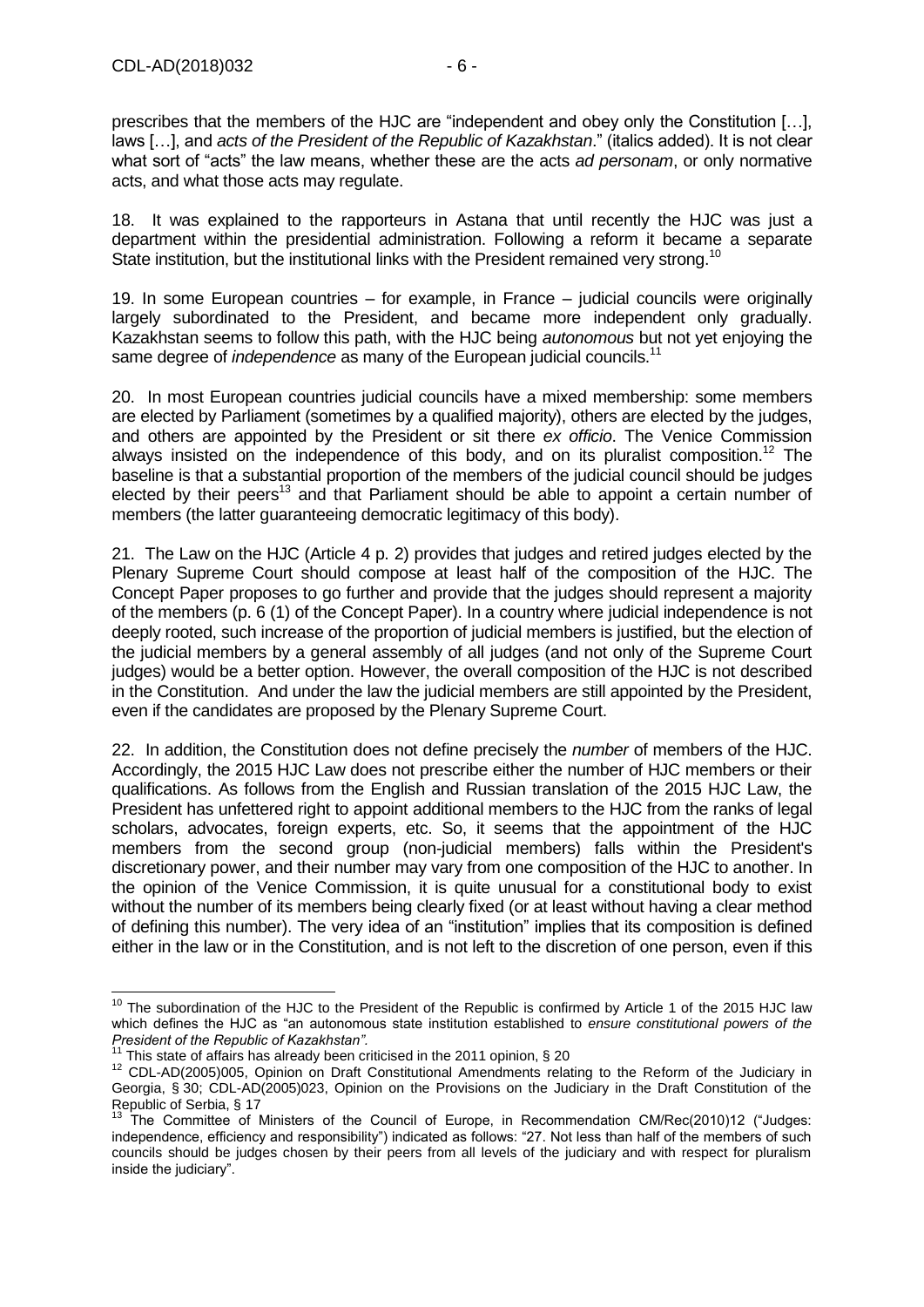is the head of the State. Absence of a fixed composition undermines the legitimacy of the decisions taken by the body.

23. Furthermore, the law provides for a very short mandate of the members of the HJC (three years) and does not guarantee their tenure. Quasi-total (excluding *ex officio* members) renewal of the composition of the HJC every three years may affect the institutional continuity of this body. The Concept Paper proposes a mid-term renewal of a part of the composition of the HJC (see p. 6 (2)); the Venice Commission is in favour of this proposal but recommends also to extend the duration of the mandate of the HJC members.

24. Finally, it is unclear who may remove members of the HJC before their term, and on which grounds (at least, Article 4 p. 10 of the HJC law is silent on this point, only referring in very general terms to other applicable legislation). Possibly, this power belongs to the President, as the appointing authority, but it is only a guess.

25. All that weakens the independence of the HJC vis-à-vis the President. The rapporteurs were told that in practice the President respects the autonomy of the HJC and that all members nominated by the Plenary Supreme Court were appointed by the President. Thus, there is a sort of a constitutional convention limiting the President's powers. However, there is no guarantee that this convention will be strictly followed by the next President, who will still have the formal powers to appoint and (seemingly) dismiss members of the HJC at his or her will.

26. In conclusion, the Kazakh authorities may consider a more fundamental reform of the HJC, which may require amendments to be made to Article 83 § 3 of the Constitution, in line with the standards outlined above. The new constitutional provision should ensure the pluralistic composition of this body and its institutional and functional independence. That being said, naturally, the national authorities are in principle better placed than the Venice Commission to appreciate whether such a constitutional amendment is, from a political perspective, a viable option.

27. As it was explained to the rapporteurs in Astana, the Kazakh authorities prefer a gradual, evolutionary approach to legal reforms. For example, the fact that the exact composition of the HJC was defined neither in the Constitution nor in the law was not an omission, but a conscious decision to leave this question open, in order to experiment with different compositions and find an optimal solution. This is a prudent approach, which may be appropriate in times of political stability where constitutional conventions are loyally followed. However, the political climate may become more troubled. Thus, even if the constitutional reform is not a viable option in the near future, it is necessary to set out certain basic characteristics of the HJC at least at the legislative level.

#### <span id="page-6-0"></span>**2. Possible changes at the legislative level**

28. Article 85 § 5 of the Constitution provides that the status of the HJC is to be regulated by law. Thus, the legislator has a certain latitude in defining how the HJC is to be composed, and what status its members enjoy. The current law regulates a large array of questions related to the composition of the HJC (although with insufficient precision in some places, as noted above). This suggests that it should be possible to regulate a lot of issues in the law (without, however, encroaching on the essence of the power of the President to appoint members of the HJC, proclaimed in Article 85 § 4).

29. In the opinion of the Venice Commission, at the legislative level it is advisable to:

- define the exact number of the members of the HJC:
- provide for a longer mandate, with a partial renewal of the membership of the HJC (as proposed already by the Concept Paper);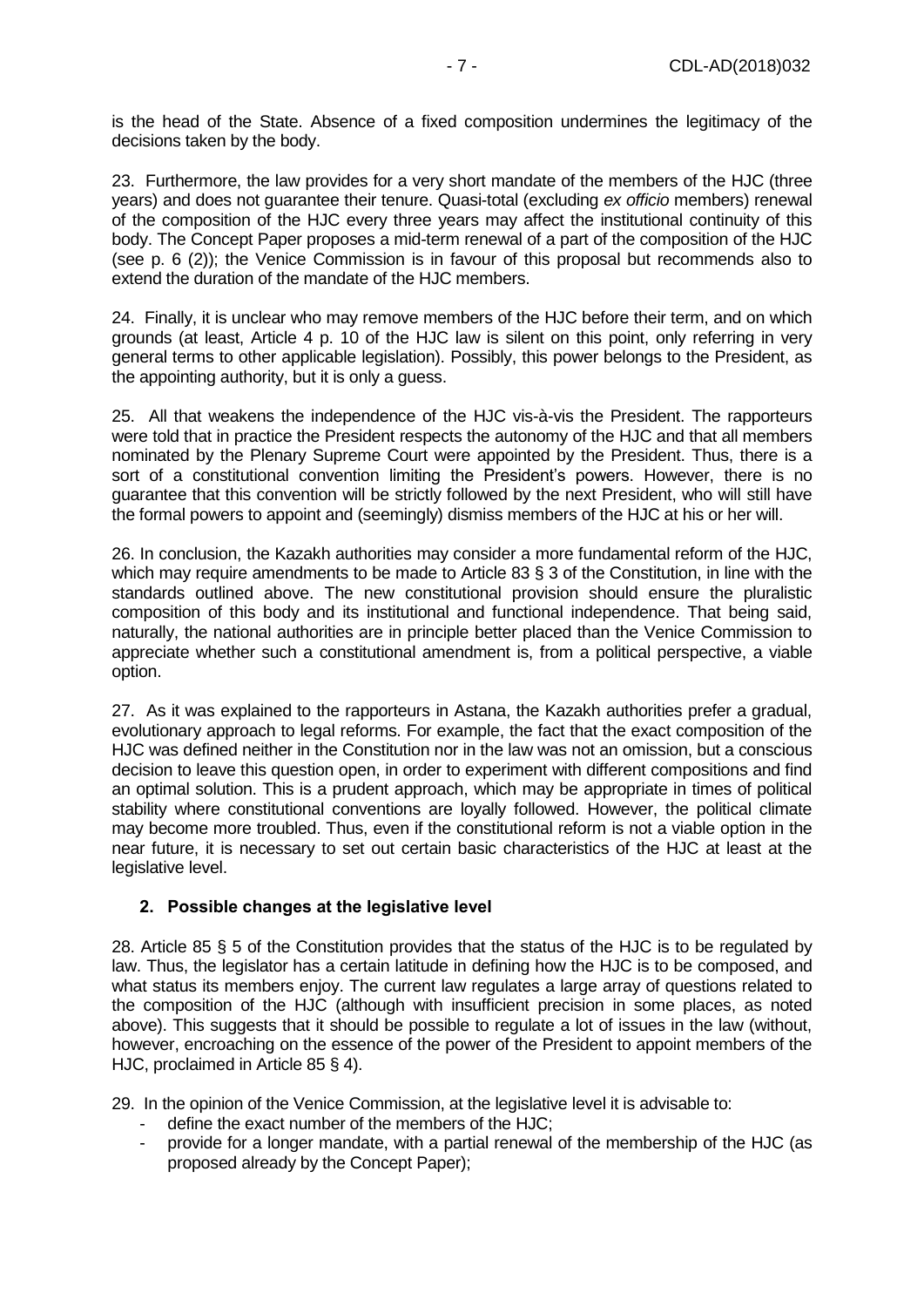- introduce guarantees against early removal of members of the HJC, which should be limited to cases of very serious misbehaviour and require a decision of the HJC;
- provide for the *nomination* (even if not the ultimate appointment) of a certain number of members by Parliament, and for the *nomination* of the judicial members by the general assembly of all judges, and not only the Plenary Supreme Court. Judicial members, as proposed by the Concept Paper, may represent the majority of the HJC;
- as to the representatives of the legal community outside of the judiciary (which is already proposed by the Concept Paper), they may be delegated by the respective organisations (the Bar Associations, law schools etc.), subject to the appointment by the President of the Republic.

## <span id="page-7-0"></span>**3. Other institutional changes**

30. The Concept Paper contains a number of other proposals related to the organisation and functions of the HJC, which can only be welcomed (see p. 6 of the Concept Paper). Thus, the idea of "digitalization" of the activities of the HJC is welcome (p. 6 (5)). It is reasonable to give the HJC a role in proposing legislative amendments, and the function to present annual reports on the situation within the judiciary (p. 6 (4)).

31. On the last point the Venice Commission notes that the 2018 Regulations on the HJC provide for a permanent Expert Advisory Commission under the HJC, which will advise the HJC on "the most significant issues for the judicial system, including those related to the improvement of national legislation". This Commission includes members of the HJC and some external experts; however, it would make more sense for this Commission to be composed of a majority of experts, who would provide their external point of view to the HJC.

32. Proposal contained in p. 6 (3) of the Concept Paper, namely the question of providing salaries for the members of the HJC representing other legal professions (advocates, legal scholars, etc.), may need a more thorough examination. On the one hand, it is reasonable for all members (except *ex officio* members) of the HJC to have the same status: either a full-time employment, or a part-time participation (in the latter case they may keep their jobs elsewhere). The question is whether the HJC will have enough work to justify full-time employment for all of its members. Moreover, it is unclear whether the salary proposed to the members of the HJC will be attractive enough to guarantee that the best advocates and legal scholars are competing for a position in this body. These factors should be kept in mind while implementing this proposal.

#### <span id="page-7-1"></span>**C. Recruitment, promotion and professional evaluation of judges**

33. At the outset, the Venice Commission notes that some of the proposals contained in the Concept Paper are aimed at raising the bar for those who wish to become judges. President Nazarbayev, in his annual address to the nation, expressed concerns over the quality of young judges entering the system. That gave impetus to the reform, and explains the general direction taken by the Concept Paper.

34. The President's concerns are certainly well-founded, but it should be remembered that the severity of the selection process is not a goal in itself. It is the result that matters. The selection process should be organised in such a manner as to ensure that only the most knowledgeable, capable and honest candidates become judges. However, if the priorities are set wrongly, or if the method of selection is deficient, some good candidates may be eliminated.

35. There are many models of selection of judges, and, probably, none is perfect. The Venice Commission is not well-placed to propose one particular system, it will only formulate a few recommendations, leaving the rest to the wisdom of the national legislator. That being said, the Venice Commission underlines that the quality of the judiciary also largely depends on the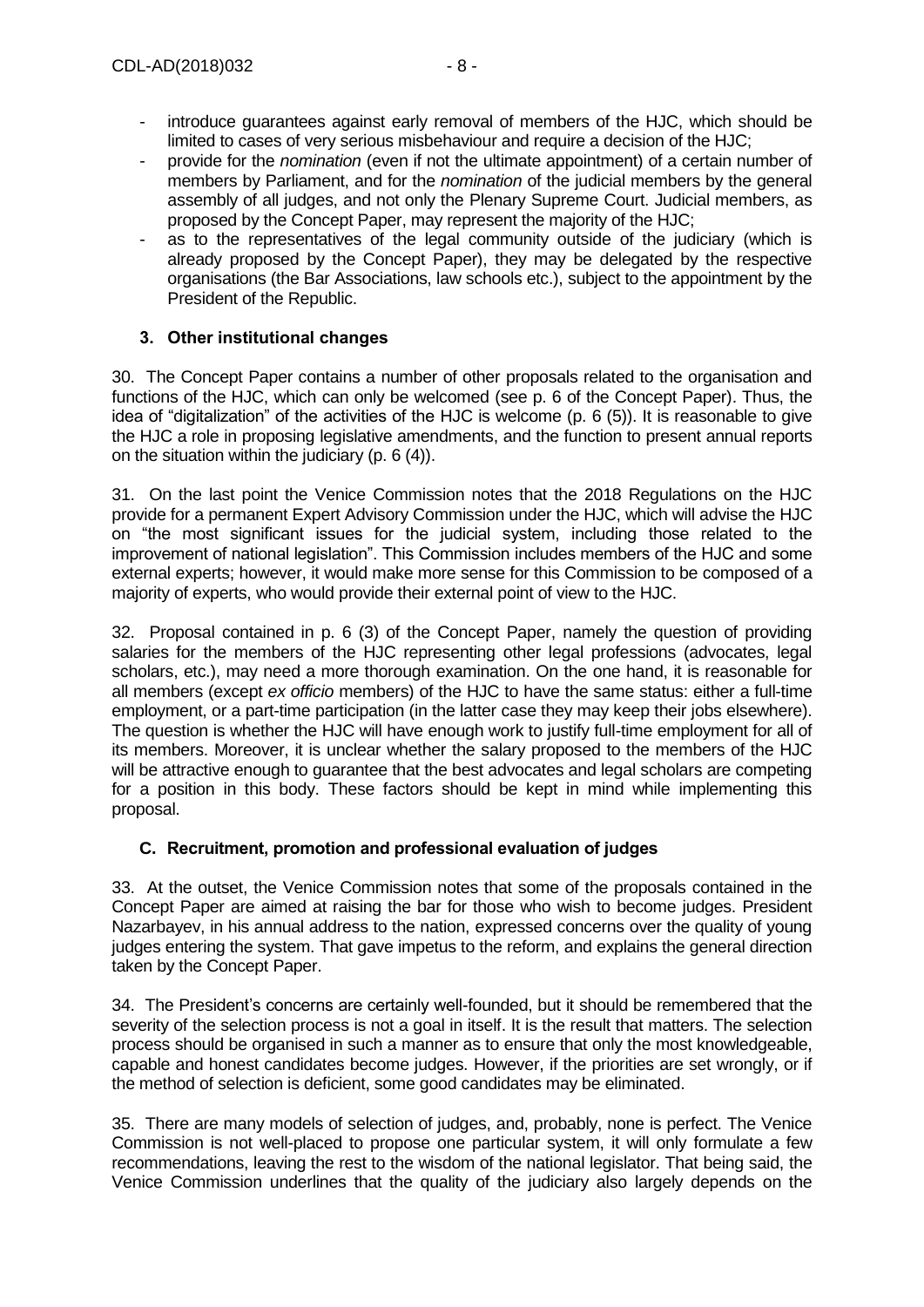attractiveness of the judicial career for young lawyers. During the meetings in Astana many interlocutors observed that judicial salaries at the level of local courts remain modest. As a result, the most competent lawyers prefer other legal professions. So, probably, the solution to the problem of the quality of the candidates lies partly in the financial sphere.

36. Another preliminary comment is called for. Under the current legislation the system of judicial appointments and promotions is very complex and involves many actors and procedures. This complexity may create an impression that the system is safe, and that it is virtually impossible for incompetent people to become judges. However, this complexity may also become a breeding ground for cronyism and corruption. If the bar is set too high, if the legal procedures are too intricate and if the final decision depends on too many actors, there will always be a temptation to take the path of informal arrangements.

37. In sum, in parallel with making adjustments to the recruitment procedures, as described below, the authorities of Kazakhstan should consider (1) the increase in the remuneration of judges, especially at the lower level, and (2) the simplification of the whole system of recruitment.

## <span id="page-8-0"></span>**1. Recruitment and promotion procedures under the current rules**

38. The currently existing system of recruitment of new judges is quite complex. Although the HJC plays a central role here, the opinion of the judiciary about the candidates is also very important; the candidates are appointed on the basis of the recommendations given by the "Council on cooperation with the courts", by the plenary sittings of the regional courts or of the Supreme Court, on the basis of the "personal sureties" of senior judges, etc. The last word in the appointments belongs to the President of the Republic.

39. In order to be eligible, a graduate of a law school has two options: (1) either to pass a "qualification exam", conducted by a qualification commission created by the HJC, or (2) to complete successfully a masters' programme at the Judicial Academy under the Supreme Court, which involves two exams (at the entry to the Academy and after the completion of the course). However, passing a qualification exam or obtaining a diploma from the Academy does not guarantee the appointment – it is only the beginning of the process.

40. After the qualification exam the candidate undergoes a paid one-year internship in courts of different levels. At the end of this internship the candidate has to obtain a positive recommendation from the plenary session of the regional court, which opens the way to his or her participation in a subsequent competition for a particular post. The candidates who obtained the diploma from the Academy of Justice may participate in the competition without the internship.

41. The competition to the judicial positions is conducted by the HJC, which then proposes the candidates for appointment to the President of the Republic. A candidate, before participating in the competition for the entry-level position, should receive a recommendation of the "Council on cooperation with the courts" and of the plenary session of the regional court. According to the figures received in Astana, only about 1/3 of candidates who completed the internship following the qualification exam and obtained a positive recommendation were later appointed as judges as a result of the competition.

42. To be promoted to a position in a regional court, the candidate should have, in addition to the pre-conditions for the initial recruitment, a 5-years' experience as a judge (Article 29 p. 2 of the constitutional law on the judicial system), and has to obtain a recommendation of a plenary session of the respective regional court and personal "sureties" of two regional court judges and one retired judge. To be promoted as a judge of the Supreme Court the candidate should have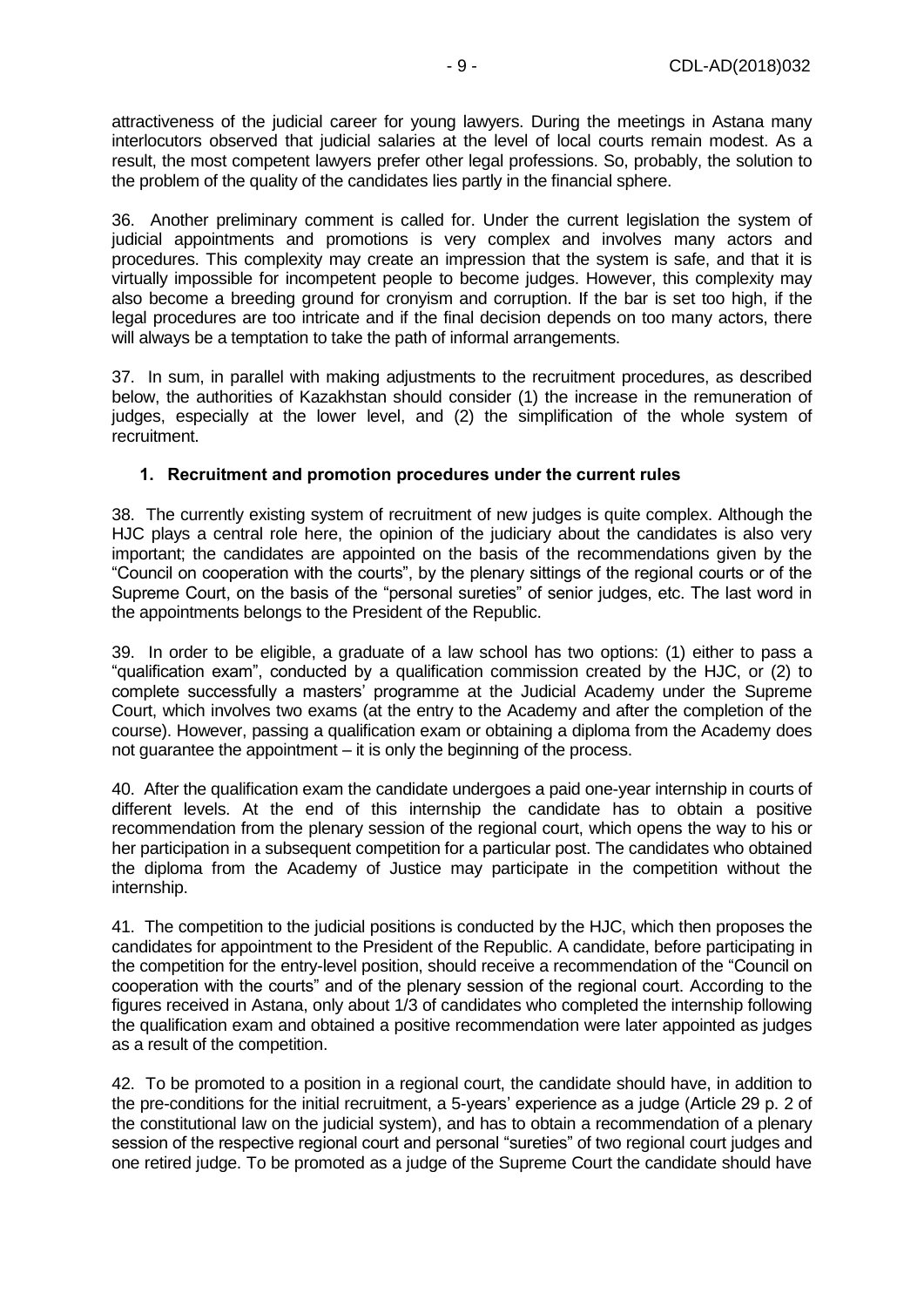a 10-years' experience as a judge (including 5 years in a regional court) and similar recommendation of the Plenary Supreme Court and personal "sureties" of judges.

43. Candidates for the promotion to the position of presidents of regional courts and presidents of the chambers of the regional courts and the Supreme Court are proposed by the President of the Supreme Court to the HJC for approval.

#### <span id="page-9-0"></span>**2. The proposed reform of the recruitment and promotions**

a. Qualification exam

44. The law does not describe the process of examination at the end of the master's program in the Academy. Apparently, those matters are left in the discretion of the Academy. So, the Venice Commission will not comment on this avenue of obtaining access to the competition. By contrast, the law contains quite detailed rules on the alternative avenue – the "qualification exam". These rules the Concept Paper purports to modify.

45. Currently the qualification exam consists of several stages: a computer-based test of legal knowledge, an oral examination in which the future judge should analyse a hypothetical case, a "psychological test" (Article 13 § 10), and testing with the lie detector (Article 15 ). The results of the "psychological" and the "lie detector" testing are not binding on the HJC.

46. The Concept Paper proposes, in p. 1 (2), to introduce a new element of the qualification exam: a written essay. This is done in order to check writing skills of candidates, evaluate their literacy and overall intelligence. This is a reasonable proposal.

47. Another proposal (p. 1 (3)) is to broaden the scope of the computer-based test, by including questions related to 11 legal disciplines (and not 6, as it is the case now). The "hypothetical cases" will become interdisciplinary and thus more difficult as well. The Venice Commission does not have any comments on this proposal: this change may have either positive or negative effects, depending on how the questions/cases are selected and formulated. Those who formulate the questions should remember that modern lawyers have access to all sorts of legal databases, and, hence, do not need to memorise the texts of the statutes and precedents. It is more important to check analytical skills of candidates and their systemic understanding of the legal doctrine and the ability to find information quickly. From this perspective, the candidate may be given access to the legal databases during certain stages of the exam, for example when analysing hypothetical cases.

48. P. 1 (4) of the Concept Paper proposes to involve external observers in order to increase the transparency of the examination. It is not specified how these observers will be selected, and what procedural rights they may have. Nevertheless, this is an interesting idea, which is worth exploring further, since it may increase public trust in the selection process.

49. The most problematic proposal is made in p. 1 (1): to make the results of the psychological testing mandatory for the qualification commission of the HJC. As rightly noted in the Concept Paper (p. 1 (1)), a candidate cannot be assessed only on the basis of his or her knowledge; psychological characteristics are also important. However, as transpires from the HJC Regulations (p. 30), psychological testing is to be conducted by professional experts in psychology, not by the members of the qualification commission under the HJC. Furthermore, the methods of testing are unknown, and it is unclear whether they are scientifically sound and well-adapted to the specific context of the judicial work. The Venice Commission agrees that it is important to assess skills and attitudes of candidates, but it can be done by the experienced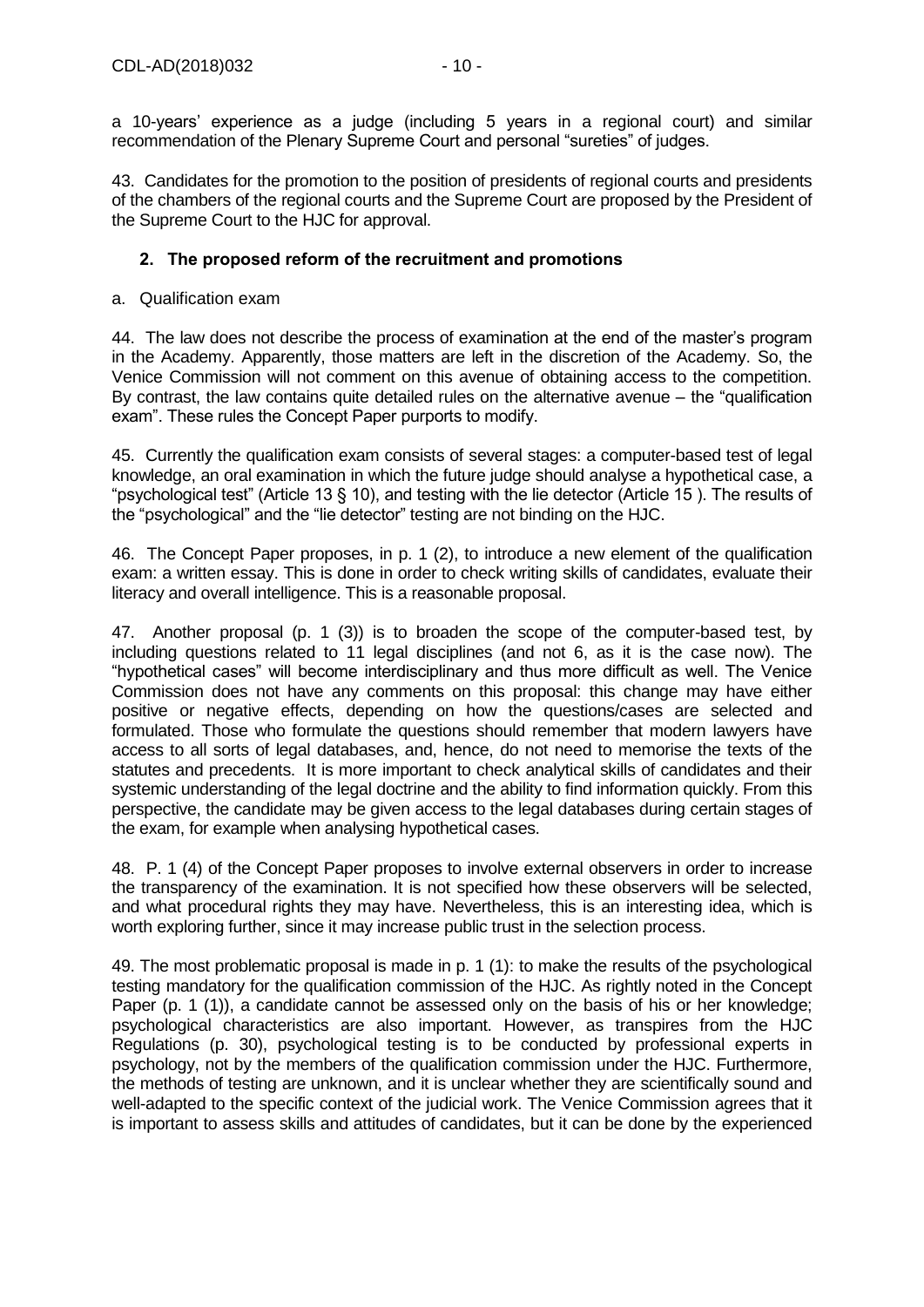members of the HJC, in the course of personal interviews.<sup>14</sup> These interviews may be conducted during the competition (see below), or may be a part of the qualification exam.

50. As to the use of the "lie detector", even if the results of this test are not binding, it is a major source of concern for the Venice Commission, since the reliability of this method is open to discussion, and it is unclear how the answers received from the candidate in the course of this test may be used. There is a risk that this test will involve irrelevant questions (for example, questions about political preferences of the candidate). Moreover, a lie detector may at most establish whether a statement was accurate but is not useful to evaluate skills of a candidate. The Venice Commission calls on the authorities of Kazakhstan to be extremely cautious with this method; if there is no other way, the results of the "lie detector" test may only be used to trigger additional security checks in respect of the candidate, and should not become a part of the candidate's file accessible to the HJC. But a better solution would be to avoid the "lie detector" test altogether.

51. The Venice Commission observes that each stage of the qualification exam appears, from the law, to be eliminatory (i.e. based on the pass/fail principle). As a result, all successful candidates end up being essentially in the same position; it does not matter how good they were at each stage. What matters is that they all had a necessary minimum grade to pass each step.

52. The question is whether this system guarantees the selection of best candidates. According to the figures communicated to the rapporteurs in Astana, in the recent period only 5 out of 100 candidates passed the exam. One should remember that, in order to be admitted, all 100 candidates should have a law degree and a practical experience of 5 years (for law clerks and court secretaries) or 10 years (in other legal professions). So, only 5% of legal professionals with university diplomas were fit to be admitted to the competition – and, as shown above, not all those who pass the qualification exam succeed in the competition and are appointed as judges.

53. These figures may be a sign that the general system of legal education is not doing well. Therefore, in the first place, it may be necessary to pay attention to the law schools and to improve the quality of legal education there, so that their graduates are not eliminated at the early stages of the qualification exam.

54. Another explanation for those figures is that the bar was set too high, and that the requirements of the qualification exam were too demanding. However, the Venice Commission does not have sufficient information to develop this assumption: it does not know how the questions are formulated, how difficult the hypothetical cases are, etc.

55. Finally, it is not excluded that the very method of the exam is questionable, and that another exam system would give better results. For example, instead of each stage being eliminatory, it is possible to introduce a cumulative score, which would be calculated on the basis of several consecutive tests: written essay, computer-based test, analysis of hypothetical cases, interview (which may replace the psychological test).<sup>15</sup> The cumulative score will help to *grade* all winning candidates. <sup>16</sup> More importantly, the grade received as a result of the qualification exam may later become a major factor defining the success of this candidate in the phase of "competition" (now the results of the qualification exam are just an additional consideration of unknown weight – see Article 18 § 2 (3) of the law on the HJC).

 $\overline{1}$ 

<sup>&</sup>lt;sup>14</sup> See CDL-AD(2017)019, Armenia - Opinion on the Draft Judicial Code, § 113

<sup>15</sup> The system of cumulative score does not exclude that at each stage of the exam the candidates should receive a certain minimum number of points in order to pass to the next level.

 $16$  The term "winning candidate" implies the possibility of elimination of a candidate who did not obtain a minimum number of points at each stage.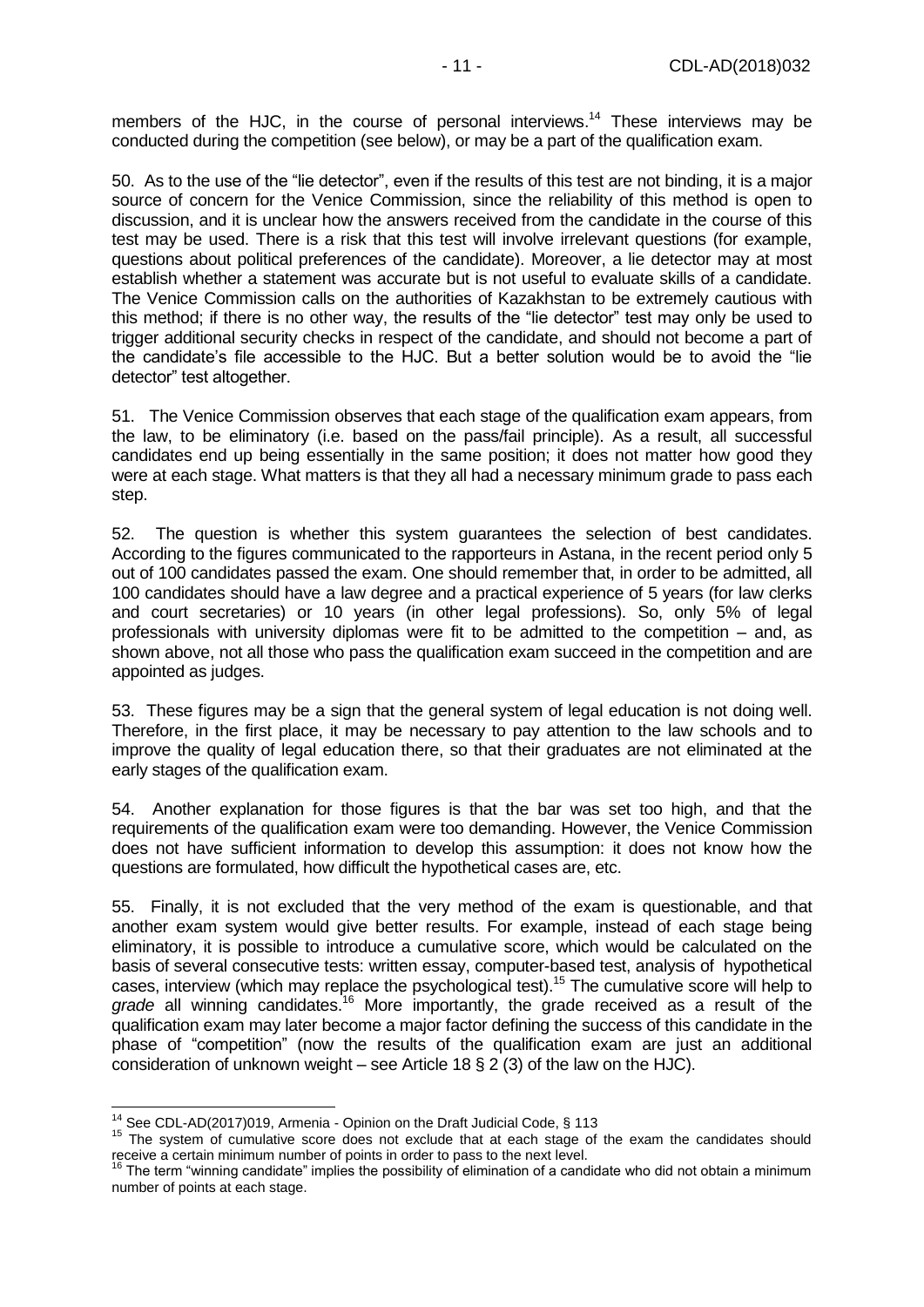56. The Venice Commission cannot propose a ready-made model of the qualification exam for Kazakhstan. It simply reiterates that the severity of the qualification exam should not become a goal in its own. As an alternative to the current system, where each stage of the qualification exam is eliminatory, it is possible to introduce a system which would result in the grading of all successful candidates.

57. As additional measure to ensure objectivity of the qualification exam, it is recommended to make certain parts of it anonymous, so that the evaluators do not know whose results they are checking. Of course, this would apply only to those parts of the exam where there is no need to have a direct personal contact between the evaluators and the candidate.

#### b. Internship

58. The constitutional law does not describe the process of internship in courts. The Concept Paper proposes to reform this process, apparently by adding new regulations at the sublegislative level. In particular, it is proposed to adjust the content of the internship in order to give the interns an insight into different specialised areas of law (p. 2 (1)); introduce an interim assessment of the progress of the interns, in addition to the final assessment (p. 2 (2)); introduce incentives for the interns and their mentors (p. 2 (3)), vary the length of the internship depending on the professional experience of the candidates (p. 2 (4)), and involve the Academy of Justice to the process of internship (p. 2 (5)). All those proposals appear on the face reasonable and do not require extensive comments.

#### c. Competition

-

59. Competition is regulated by Articles 16-18 of the Law on the HJC. Article 18 § 2 contains a list of criteria for selecting best candidates: solid legal knowledge, high ethical standards and impeccable reputation. With all matters being equal, preference is given to candidates who obtained a master's degree from the Academy of Justice, who have a greater work experience, who have better results of the qualification exam, who participated in the competition for more than 3 times, and who have the better grades in the general law school diploma.<sup>17</sup> However, the relative weight of criteria and of those additional arguments is not specified, at least not in the law.

60. The nomination decision is taken by voting, by a qualified majority of the HJC members present at the session. Following the voting the successful candidates must undergo a "special check", which is conducted by the secretariat of the HJC and, if necessary, by the prosecutor's office. Apparently, following such "special check" the HJC may cancel the nomination decision, although the law does not specify what could be the reasons for the cancellation.

61. The Concept Paper proposes to supplement the competition with several new elements. In particular, it is proposed to introduce "*objective and differentiated*" criteria for selecting best candidates (p. 3 (1)). It is also proposed to introduce *interviews* of candidates with the members of the HJC as a mandatory step of the competition process (p. 3 (2)).

62. Pursuant to opinion No 1 (2001) of the CCEJ, "every decision relating to a judge's appointment or career should be based on objective criteria […]." However, a lot depends on what sort of "objective" criteria are used, and how they relate to more "subjective" elements.

 $17$  These additional criteria are applied to the candidates to the entry-level positions in the judicial system. As to the candidates to the positions in the regional courts or the Supreme Court, they have their own list of additional criteria for selection, which includes "the quality of the adjudication". This criterion will be discussed separately below.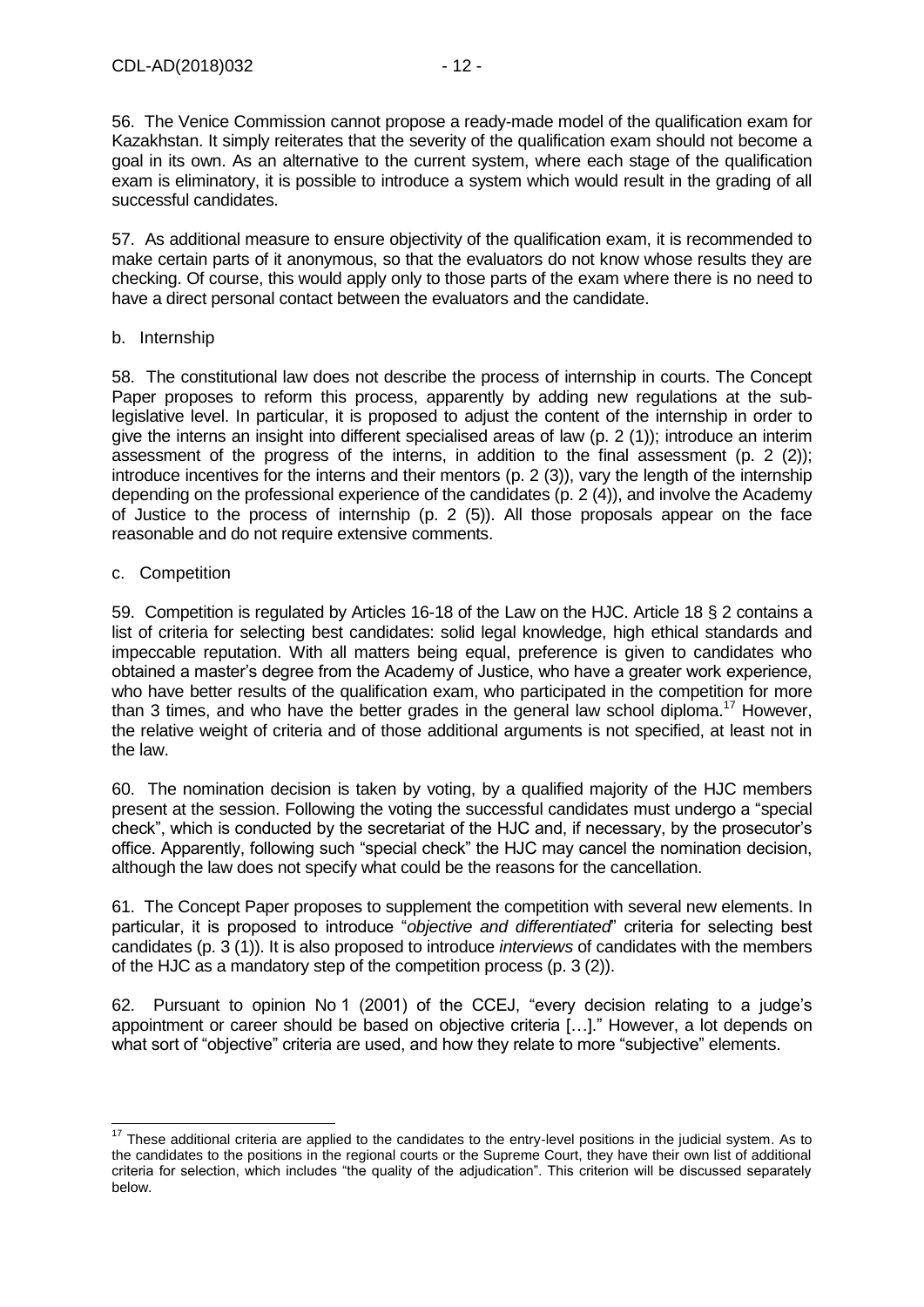63. The qualification exam in Kazakhstan contains elements which can be regarded as "objective" (like, for example, the computer-based test of knowledge of the law). By contrast, the decision to nominate the candidate in the phase of competition is taken by the HJC *by voting*. This voting will necessarily reflect the sum of subjective perceptions (by the members of the HJC) of the moral and professional qualities of the candidate. There is nothing wrong in the appointment decision being based *partly* on such subjective perceptions. It is important, however, that the law describes the relation between more "objective" and more "subjective" elements in the overall assessment of the candidate.

64. The Venice Commission examined a similar situation in an opinion on Armenia,<sup>18</sup> where it reasoned as follows:

*"§ 117. It is not excluded that a candidate who received a good grade at the written exam may be unsuccessful at the interview, and, as a result, be downgraded and even completely disappear from the list. A certain measure of discretion and subjectivism is unavoidable here. However, under the Draft Code, once the written exam is over, all candidates selected for the interview find themselves essentially in the same position, and the grades they received do not matter anymore. Or, at least, it is unclear how important the grades are: everything is decided at the interview.* 

*§ 118. Under this system the strongest candidate may be replaced after the interview with the weakest one. That would create a strong impression of arbitrariness, and may jeopardize public trust in the process of recruitment. This would look particularly unfair if there was a big gap in grades between the best candidate who failed the interview and the worst one, who succeeded and was selected in place of the former. The Venice Commission invites the authorities to revisit the selection procedure and address those issues. […] [T]he authorities should reflect on a principle that would permit to commensurate the results of the written exam with the results obtained at the interview. The Draft Code does not necessarily need to address those issues in detail; the task of developing appropriate rule may be delegated to the [Supreme Judicial Council of Armenia]."* 

65. This analysis is relevant in the context of Kazakhstan. At present, the multi-step appointment process contains both objective and subjective elements.<sup>19</sup> Article 18 § 2 indicates which criteria are used for assessing candidates during the competition, but does not set out their relative weights. As a result, the results of the "objective" assessment may be lost amongst the results of the subjective assessment.

66. Here again, the Venice Commission does not have any magic formula. It is positive that the Concept Paper proposes to introduce more "objective and differentiated" criteria for the selection of judges. Rating of candidates on the basis of their graduation exam in the Academy of Justice or the qualification exam may contribute to this goal. It is important, however, to specify the respective weight of different elements ("objective" and "subjective") in the final decision.

67. Other proposals of the Concept paper regarding the recruitment process do not raise any questions. The Venice Commission is in favour of making the recordings of the sessions of the HJC available on-line (p. 3 (3) of the Concept Paper): a candidate to a judicial position should be prepared to that kind of public scrutiny. The proposal to indicate in the law specific grounds which prevent appointment of a judge (p. 3 (4)) is also worth praise. At present the law speaks of a security check, but it does not identify factors (besides the candidate's criminal record)

-

<sup>&</sup>lt;sup>18</sup> CDL-AD(2017)019, Armenia - Opinion on the Draft Judicial Code, § 118

<sup>&</sup>lt;sup>19</sup> Recommendations given by the courts and "personal sureties" given by the senior judges also reflect a more subjective assessment of the qualities of the candidates.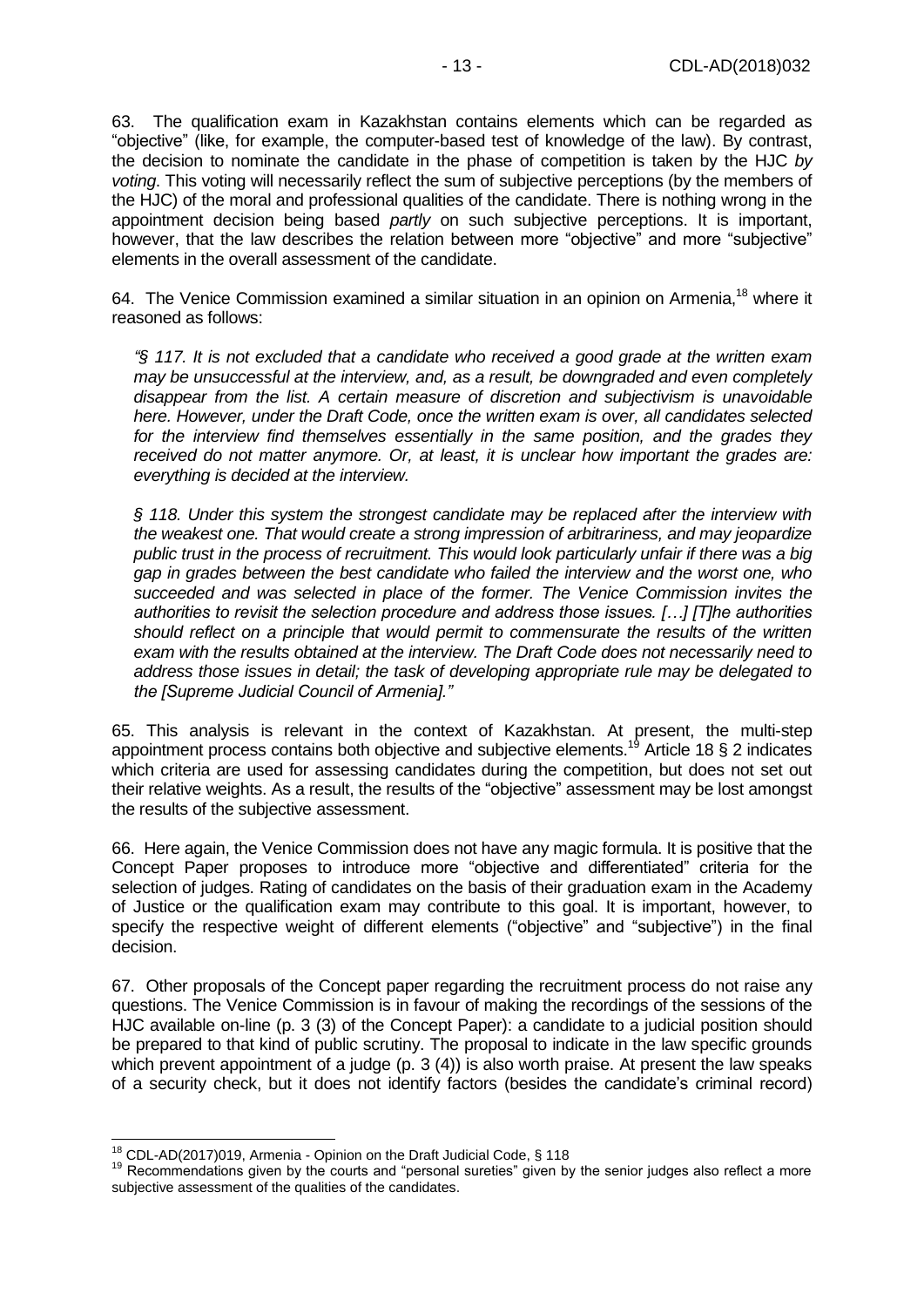which may force the HJC to reverse its nomination decision. It would be good to specify those criteria in the law.

68. The Concept Paper attempts to make the competition procedure more "user-friendly": it is proposed to fix in advance an annual plan of the competitions (which will help candidates to prepare for such competitions more in advance), to shorten the duration of the competition and reduce the number of documents required to participate (p. 4 (2), (3), and (4)). These proposals appear on the face reasonable; indeed, just the description of documents to be presented by a prospective candidate, as enumerated in p. 46 of the current HJC Regulations, runs to three full pages.

#### <span id="page-13-0"></span>**3. Opening access to mid-career positions within the judiciary to other legal professionals**

69. The judiciary of Kazakhstan is currently based on a so-called "civil service model": to make a career one have to enter the system at the lowest level, and then progress to the regional and then to the Supreme Court. It is impossible for a lawyer with no judicial experience to enter the judicial system directly at the level of a regional court or the Supreme Court. And, naturally, a successful lawyer of 40-50 years of age will not want to become a judge if his or her career is to start at the district court level.

70. The Concept Paper proposes to change this approach, by allowing experienced lawyers to enter the system at the level of the appellate courts (p. 4 (1)). In their 2011 opinion on Kazakhstan the Venice Commission and OSCE/ODIHR recommended that "in order to enrich the judiciary with legal practitioners from other branches of law (e.g. lawyers or prosecutors) it might be considered to permit midcareer entry into the judiciary by expanding the selection criteria accordingly" (§ 37), so, this proposal implements the earlier recommendation of the Venice Commission.

71. The legislator may consider a further opening up of the system, up to the level of the Supreme Court. In the Supreme Court, as a cassation instance, there is a special need for analytically-minded people familiar with complex interpretative techniques. People with other legal backgrounds (like very experienced barristers, for example, or renowned legal scholars, law professors etc.) may, potentially, be a useful addition to the career judges there.

72. Finally, p. 4 (2) of the Concept Paper proposes to introduce competitive selection of presidents of the judicial chambers of the courts of appeal. At present, the competition is organised only for a position of a judge, a president of a district or a regional court, and presidents of the chambers within the Supreme Court. The idea is that presidents of the chambers of the regional courts are also be appointed through the competition by the HJC is welcome.

## <span id="page-13-1"></span>**4. Professional evaluations**

a. Interrelation between ethical breaches, disciplinary offences and profession evaluations

73. Professional evaluations are governed by Article 30-1 of the constitutional law on the judicial system. Evaluations are conducted by the Qualification Commission of the Judicial Jury. This commission consists of seven members, all of them judges or retired judges. Between 2016 and 2018 the work of 1,541 judges has been evaluated, which resulted in the recommendation to dismiss 5 judges for professional ineptitude. The Qualification Commission also gives recommendations to the position of a higher court judge or a president of the court. In the recent period the Qualification Commission gave positive recommendations to 84% of candidates to promotion, whereas 16% did not receive a recommendation.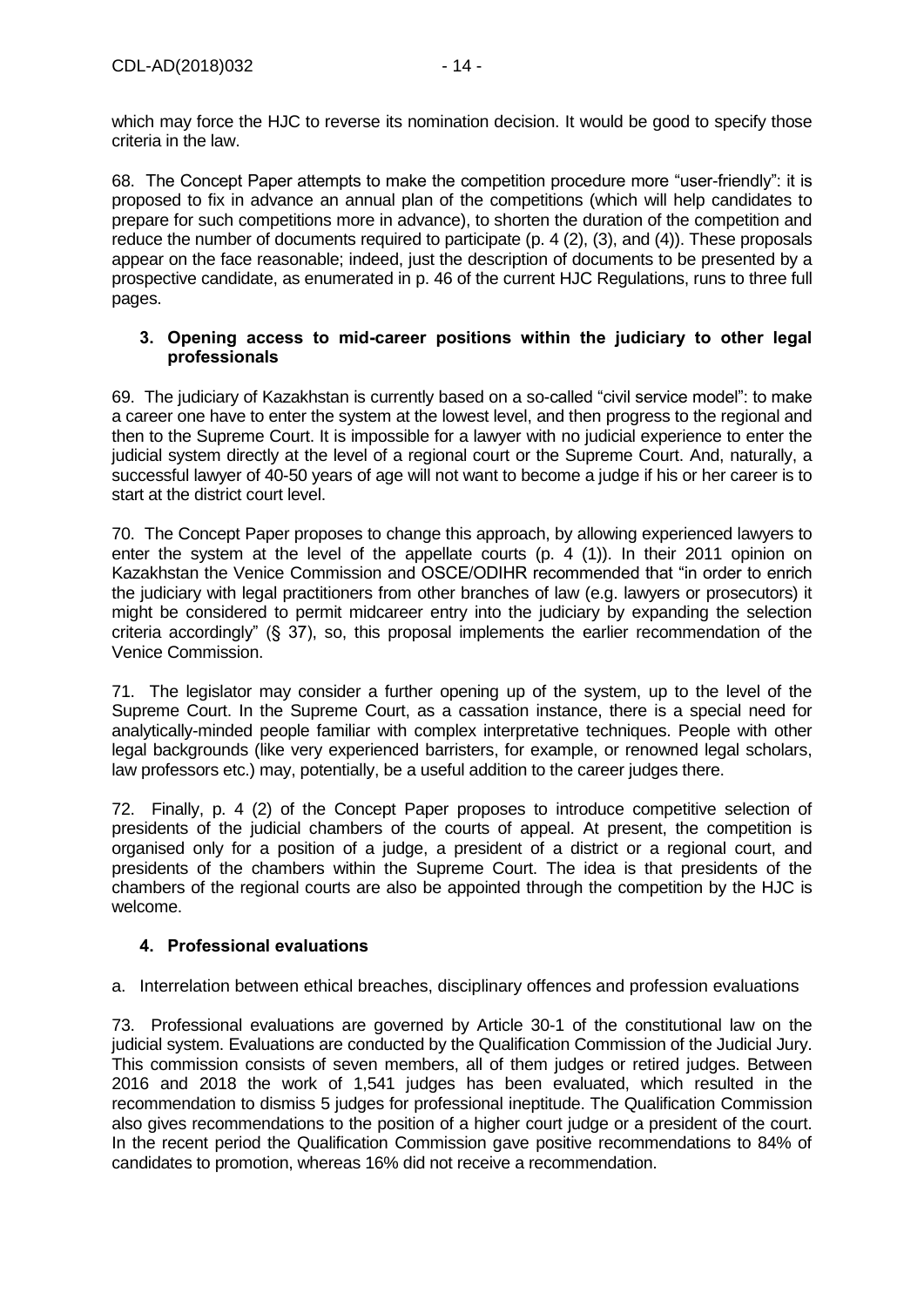74. The constitutional law seems to create a link between evaluation and disciplinary liability. Under Article 34 § 1 (11), the judge may be dismissed on the basis of a decision of the Qualification Commission for "professional ineptitude". It appears that the "ineptitude" may be established following an evaluation conducted under Article 30-1. As a part of the regular evaluations the Qualification Commission considers *inter alia* breaches of the work discipline and of the ethical rules committed by the judge (see Article 30-1 § 2 (2) of the constitutional law). Thus, a breach of ethical rules (as defined in the Code of Judicial Ethics – see Article 39 § 1) may lead to a bad evaluation which may, in turn, result in the dismissal.

75. The Venice Commission recalls that "detecting wrongdoing should not be the main task of an evaluation".<sup>20</sup> In the 2011 opinion on Kazakhstan, the Venice Commission noted that "evaluating the performance of judges is profoundly different from conducting disciplinary proceedings and it is essential that these mechanisms are kept separate."<sup>21</sup> Furthermore, in a number of opinions, the Venice Commission has criticised the general penalisation of breaches of codes of ethics as too general and vague and insisted that much more precise provisions are needed where disciplinary liability is to be imposed.<sup>22</sup>

76. In a more recent opinion on "the former Yugoslav Republic of Macedonia" the Venice Commission acknowledged<sup>23</sup> that the border between disciplinary liability and bad evaluation is not watertight. A negative performance can originate from other factors than a disciplinary offence – for example, from the sudden increase in the work-load of the judge, shortage of court personnel etc. On the other hand, "this does not mean that bad evaluation can never lead to a disciplinary sanction. The CCJE acknowledges, in p. 29 of Opinion no. 17, that judicial tenure may be terminated where 'the inevitable conclusion of the evaluation process is that the judge is incapable or unwilling to perform his/her judicial duties to a minimum acceptable standard, objectively judged.' Thus, for the CCJE, this is a matter of degree: to serve as a ground for dismissal, 'bad evaluation' should convincingly demonstrate total ineptitude of the judge to perform judicial functions." To become a ground for dismissal, the "total ineptitude" should be assessed over a considerable period of time, and the reasons for sub-standard performance of the judge should be carefully examined.

77. Indeed, the standard of "total ineptitude" is a very high one. In the countries where the lack of professionalism of judges is a major problem, one may be think of introducing a gradual system of more lenient sanctions which would be applied to unprofessional behaviour falling short of the "total ineptitude". The question, however, remains how those sanctions should relate to the process of professional evaluation of judges. While some disciplinary breaches may result from the lack of professionalism, in the opinion of the Venice Commission, professional evaluations should be kept separate from the disciplinary proceedings: they have different purpose and are based on different principles. Where there is a risk of a sanction, the situation should be analysed in terms of the disciplinary liability: in particular, the body imposing the sanction should demonstrate the fault of the judge. As the Venice Commission held previously, "[…] only failures performed intentionally or with gross negligence should give rise to disciplinary actions.  $[...]^{n^2}$  In addition, if there is a risk of a sanction, the proceedings should

<sup>-</sup> $20$  CDL–AD(2014)007, § 105

 $^{21}$  § 58

<sup>&</sup>lt;sup>22</sup> CDL-AD(2015)007, Join opinion by the Venice Commission and the Directorate of Human Rights of the Directorate General of Human Rights and the Rule of Law, on the Law on the Judiciary and the Status of Judges and amendments to the Law on the High Council of Justice of Ukraine, § 50<br>
<sup>23</sup> CDL AD(2018)022. **"The first of Law** on the High Council of Justice of Ukraine, § 50

<sup>23</sup> CDL-AD(2018)022, "The former Yugoslav Republic of Macedonia" - Opinion on the law amending the law on the Judicial Council and on the law amending the law on Courts, § 59

<sup>&</sup>lt;sup>24</sup> CDL-AD(2014)006, Joint opinion of the Venice Commission and the Directorate of Human Rights (DHR) of the Directorate General of Human Rights and Rule of Law of the Council of Europe, and of the OSCE Office for Democratic Institutions and Human Rights (OSCE/ODIHR) on the draft law on disciplinary liability of judges of the Republic of Moldova, § 19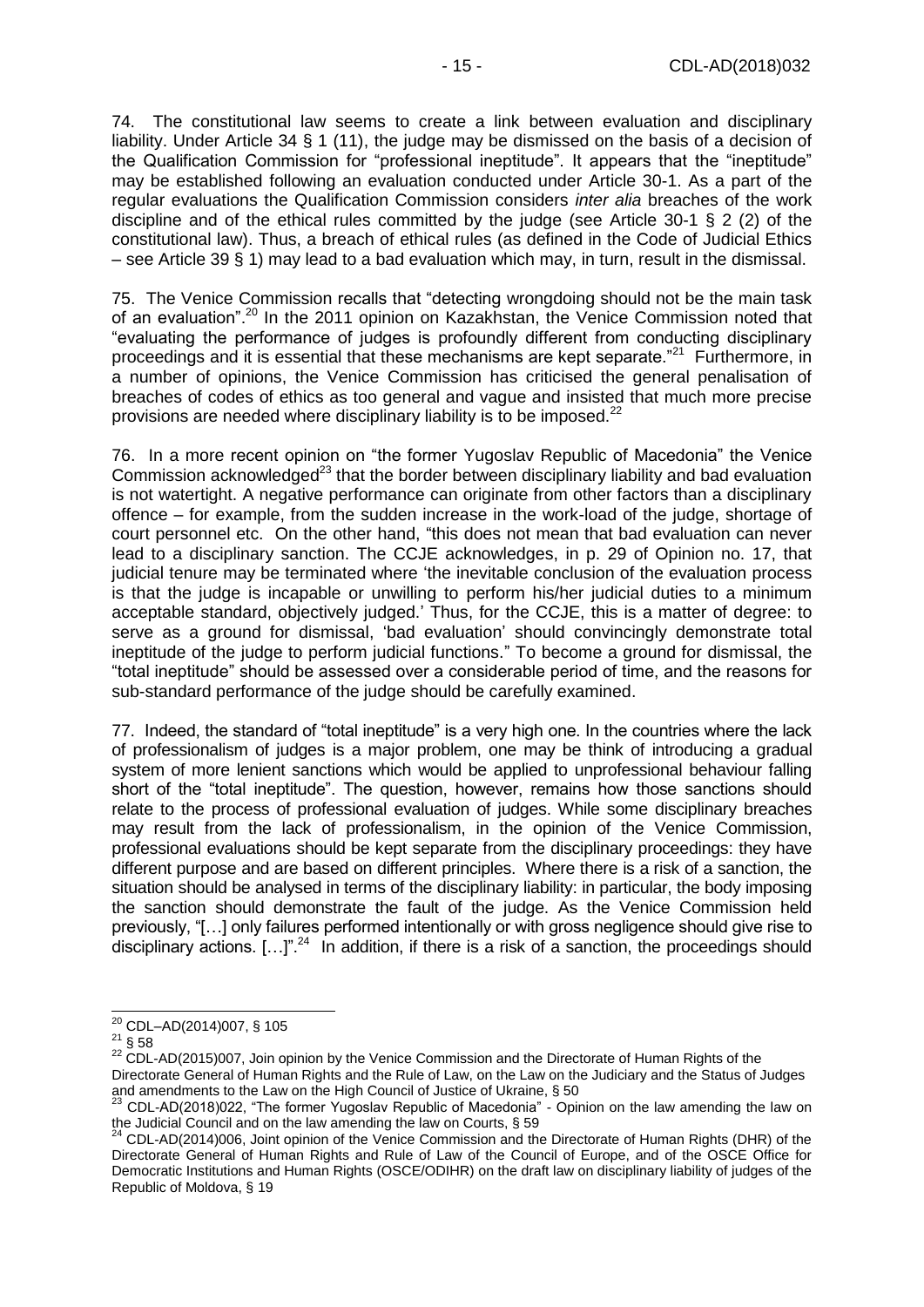be accompanied by the appropriate procedural safeguards. In particular, there should be a possibility for the judge to contest the sanction before a judicial body.<sup>25</sup>

78. *A fortiori*, there may be an overlap between breaches of judicial ethics and disciplinary offences. What is important for the Venice Commission is that the grounds for disciplinary liability are described with sufficient precision in the law itself. The Code of Ethics adopted by the Union of Judges of Kazakhstan cannot be the source of law here; at the best, it may serve as a tool for interpreting the norms of the law on the grounds of disciplinary liability. The Venice Commission discussed this issue at some length in the 2016 opinion on the Draft Code of Judicial Ethics of Kazakhstan.<sup>26</sup>

79. The constitutional law on the judicial system is still flawed in this respect: it does not distinguish clearly between simple ethical breaches, disciplinary offences (which should always entail the examination of the fault of the judge concerned), and bad evaluations. All of these situations may lead, under the constitutional law, to the dismissal of the judge. The Venice Commission invites the legislator to revisit the text of the law in order to distinguish these three types of situations, and to explain how they relate to each other.

#### b. Evaluation criteria

80. The 2011 opinion recommended to include in the constitutional law "basic principles on evaluation criteria". Those criteria are now set out in Article 30-1 § 2; they include:

- "indicators of the quality of the administration of justice", and
- compliance with the working discipline and with the norms of the judicial ethics.

The Concept Paper proposes to go in the direction of the recommendations of the 2011 opinion by "limiting the grounds for conducting professional assessment of judges and introducing more objective standards, methods and criteria for assessing the performance of judges by the judiciary community" (p. 5 (3)).

81. The Venice Commission supports the idea that the notion of "indicators of the quality of the administration of justice" needs to be developed further in the law. At present, it is not clear what is measured in the course of the professional evaluations, what those "indicators" are. Two observations are called for, however.

82. In some countries, where the judiciary became independent relatively recently, professional evaluations rely heavily on the rate of reversals. The Venice Commission has concerns about this approach: "There should not be any evaluation on the basis of the content of the decisions and verdicts, and in particular, quantitative criteria such as the number of reversals and acquittals should be avoided as standard basis for evaluation".<sup>27</sup>

83. This does not mean that the number of reversals is completely irrelevant, but the threshold here should be set particularly high.<sup>28</sup> to become a factor in the evaluation result – otherwise, the risk is to produce a very timid judiciary.

-

 $25$  See CDL-AD(2014)007, Joint opinion on the draft law amending and supplementing the judicial code (evaluation system for judges) of Armenia, § 23; CDL-AD(2011)004, Opinion on the Draft Law on Judges and Prosecutors of Turkey, § 76; the CCJE Opinion no. 3 of 2002 recommends to introduce "an appeal from the initial disciplinary body (whether that is itself an authority, tribunal or court) to a court" (p. 72). The Committee of Ministers requires to provide for an appeal in the case of bad evaluation (see Recommendation CM/Rec(2010)12, p. 58 of the appendix): "the procedure [of assessment] should enable judges to express their view on their own activities and on the assessment of these activities, as well as to challenge the assessment before an independent authority or a court".

 $26$  CDL-AD(2016)013, §§ 20 et seq.

<sup>27</sup> CDL-AD(2011)012, Joint Opinion on the constitutional law on the judicial system and status of judges of Kazakhstan, § 55

<sup>28</sup> CDL-AD(2014)007, Joint opinion on the draft law amending and supplementing the judicial code (evaluation system for judges) of Armenia, § 40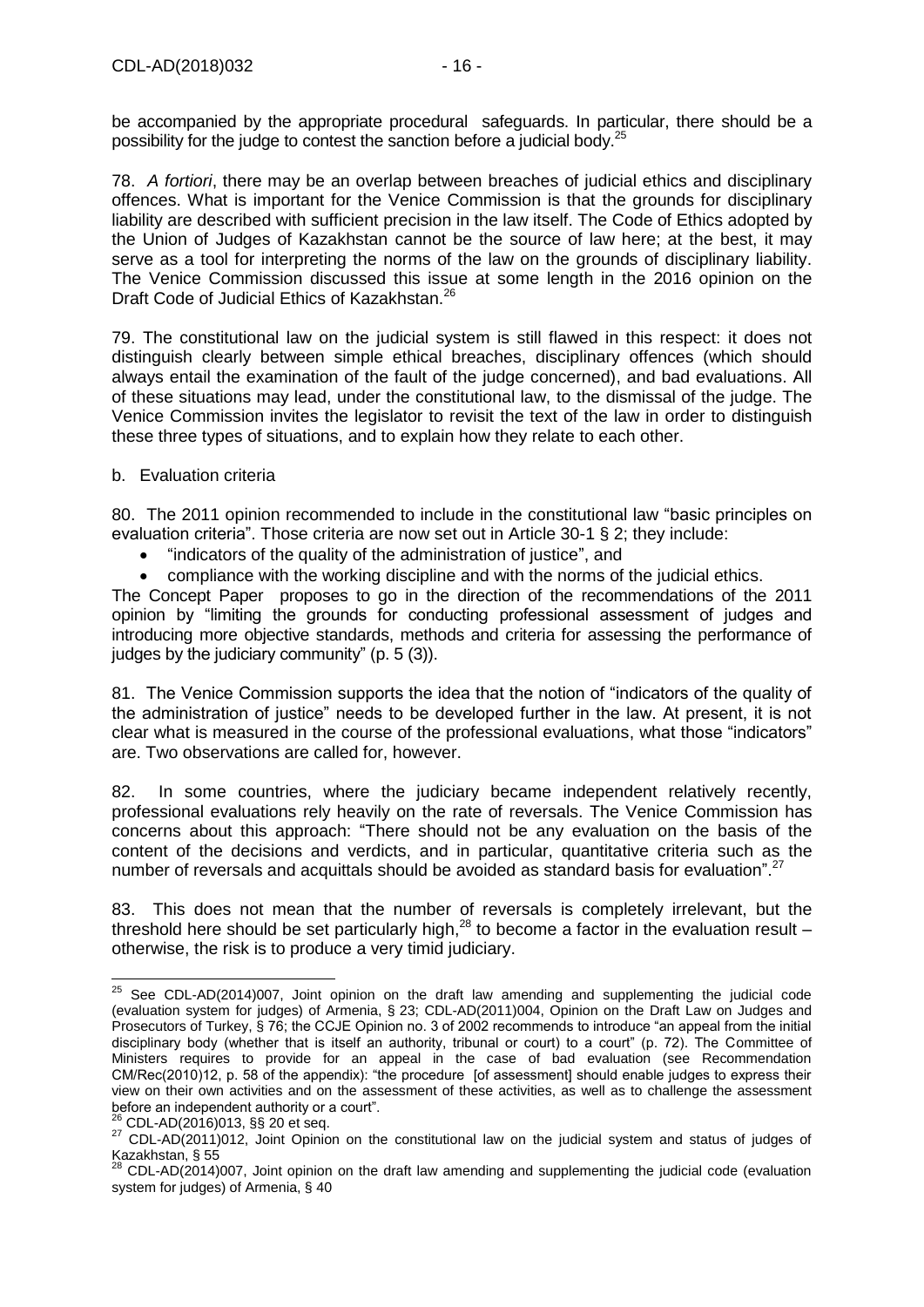84. An alternative solution would be not to look at the ratio of reversals, but to concentrate at the essence of the decisions taken by the judge and the gravity of errors committed by him or her. A manifestly fallacious legal analysis or irrational assessment of facts in a particular case may tell more about the professionalism of a judge than the average ratio of reversals. But such a system has its weaknesses as well. It will require an in-depth examination of the judgments, which will be more time-consuming and, inevitably, more subjective. What is more important, in such a system one should have trust in the professionalism and impartiality of the evaluators. So, in the light of those considerations, a particularly high and persistent "rate of reversals" may be a more objective evaluation criteria than the quality of the judicial reasoning. That being said, it belongs to the national legislator to select indicators of the judge's professionalism (or a mixture of them), provided that the chosen model does not penalize judges for the reasonable exercise of judicial discretion, even when their decisions are overturned on appeal.<sup>29</sup> Simply put, a judge should have a right to  $err.^{30}$ 

85. As to the individual productivity levels of each judge (i.e. the numerical output of cases), it is reasonable to have it as one of the indicators of professionalism. The rapporteurs of the Venice Commission were told in Astana that, in average, judges of Kazakhstan have around 140 cases and other "materials" per month to be processed. The judges in Kazakhstan are seen as overworked, and the legislator is looking for solutions to decrease their workload (by simplifying certain procedures, introducing mediation, etc.). This is positive. However, as the Venice Commission held in another opinion, "productivity levels set in advance by the Judicial Council may prove to be unfeasible; hence, they should be applied with due regard to the real situation the judge faced".<sup>31</sup>

86. Two other elements of the professional evaluations mentioned in Article 30-1 § 2 of the constitutional law are more problematic. The Venice Commission has already commented on the relation between ethical breaches and the professional evaluations. As to the "working discipline", it is understood as the compliance with the general requirements of the labor law (such as, for example, respecting working hours). The Concept Paper proposes not to impose *disciplinary liability* for breaches of the "working discipline" (p. 5 (5)). This is positive. However, compliance with the "working discipline" requirements is also mentioned as one of the criterion for professional evaluations. The question remains whether the working discipline could be taken into account in the process of the professional evaluation. Probably, the breaches of the "working discipline" may affect the results of the professional evaluation not by themselves, but only to the extent that they resulted in a significant loss of productivity or had other negative consequences on the quality of the judge's work.

87. With those observations in mind, the Venice Commission supports the proposal of the Concept Paper to describe the evaluation criteria in more detail. There are other aspects of the professional evaluation system which may need to be addressed in future – for example, the composition of the Qualification Commission of the Judicial Jury and the method of selection of its members, the possibility for the judge concerned to contest the results of the professional evaluation, etc. However, the Concept Paper does not contain proposals in this respect, and the Venice Commission considers it possible to leave those questions open.

-

<sup>&</sup>lt;sup>29</sup> See, for example, CDL-AD(2007)009, Opinion on the Law on Disciplinary Responsibility and Disciplinary Prosecution of Judges of Common Courts of Georgia, § 18

 $30$  See CDL-AD(2011)012, Joint Opinion on the constitutional law on the judicial system and status of judges of Kazakhstan by the Venice Commission and OSCE/ODIHR, § 60

 $31$  CDL-AD(2015)042, Opinion on the Laws on the Disciplinary Liability and Evaluation of Judges of "The Former Yugoslav Republic of Macedonia", § 103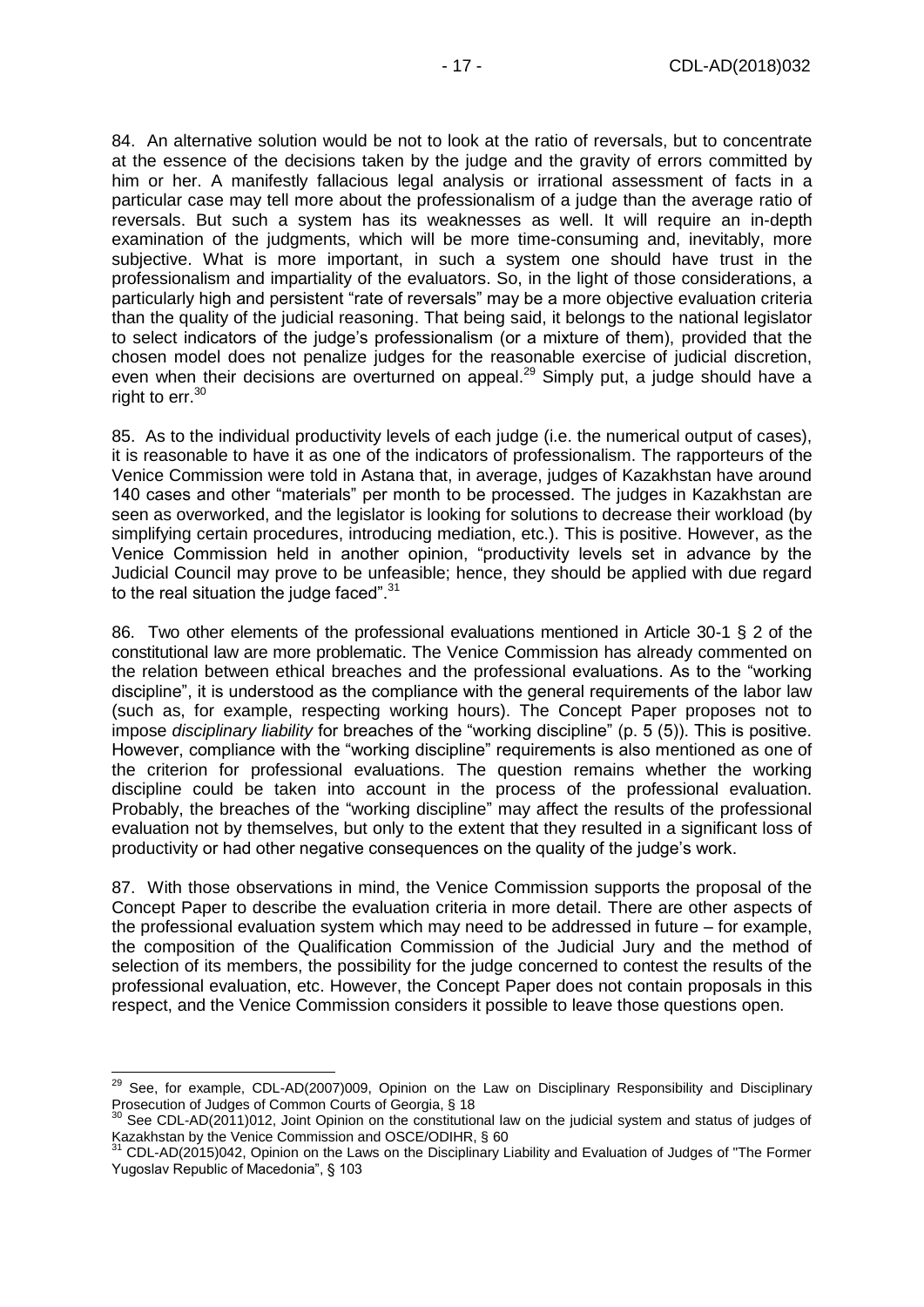## <span id="page-17-0"></span>**5. Role of the court hierarchy in the judicial governance**

88. Some proposals contained in the Concept Paper aim at reducing the role of the Supreme Court and of the court presidents in the system of judicial governance. In principle, the core function of the Supreme Court is to maintain consistency of the case-law through cassation review of the lower courts' judgments. It is not excluded that the Supreme Court may perform some other functions, more of an administrative character and not related to the adjudication. However, those non-core functions may be quite burdensome and hinder the performance of the Court's main function – adjudication of individual cases and harmonization of the case-law. Thus, in the States which created a separate Judicial Council, functions related to the judicial governance should rather be transferred to the latter, provided that the Judicial Council is independent and has an appropriate composition.

89. Some of the interlocutors told the rapporteurs in Astana that the judiciary in Kazakhstan has an informal vertical hierarchy. If this is the case, this is dangerous for judicial independence. The Venice Commission has always underlined that judicial independence is not limited to external independence from outside influence but includes internal independence of judges.<sup>32</sup> Even though higher courts have the power to annul decisions of the lower courts, judges of the higher courts should not be seen as hierarchical superiors of the lower courts' judges. Thus, assuming that the proposed reform may reduce this informal influence of the courts' presidents and of the most senior judges, this reform is welcome.

90. The Concept Paper makes several steps in this direction: for example, the candidates for the promotion will not need to obtain "personal sureties" from more senior judges (p. 5 (5)). Second, the Concept Paper proposes to exclude the presidents of the courts from the plenary sessions of those courts which give recommendations to the candidates to the judicial positions, and to introduce secret voting at those sessions (p. 5 (7)). Third, the Concept Paper suggests that the court presidents cannot be appointed to their positions or to similar positions in other courts for more than two terms consecutively (p. 5 (2)). These are welcome proposals which may weaken the informal vertical hierarchy and contribute to the internal independence of the judiciary.

91. The proposal to transfer the disciplinary functions to the HJC (see p. 5 (2) of the Concept Paper) has been already analysed above: such transfer makes sense, but only if the HJC is reformed and its independence is increased.

92. There is also a proposal to abolish the presidiums of the regional courts and of the Supreme Court (p. 5 (6)), in order to exclude their influence in the matters of promotion. However, the exact role of the presidiums in practice in this and in other areas is not very clear to the Venice Commission,<sup>33</sup> so it is hard to assess all *pros* and *cons* of this idea.

93. The Venice Commission notes that the Concept Paper did not touch upon many other elements of the current system of judicial governance, which reinforce the hierarchical model of the organisation of the judiciary of Kazakhstan. In particular, the powers of the court presidents and of the plenary sessions of higher courts in disciplinary sphere and the power to give recommendations to candidates to the judicial positions remain unchanged. Given the overall direction of the reform, set out in the Concept Paper, it would be useful to assess critically those powers and their effect on the internal independence of judges.

 $\overline{a}$  $32$  CDL-AD(2010)004, Report on the Independence of the Judicial System Part I: The Independence of Judges, § 68

 $33$  Under Articles 16-1 and 22-1 of the constitutional law, the Presidium have the function of bringing a disciplinary case against the judge before the Judicial Jury, and may perform other functions which do not belong to the exclusive competency of other bodies of the court.